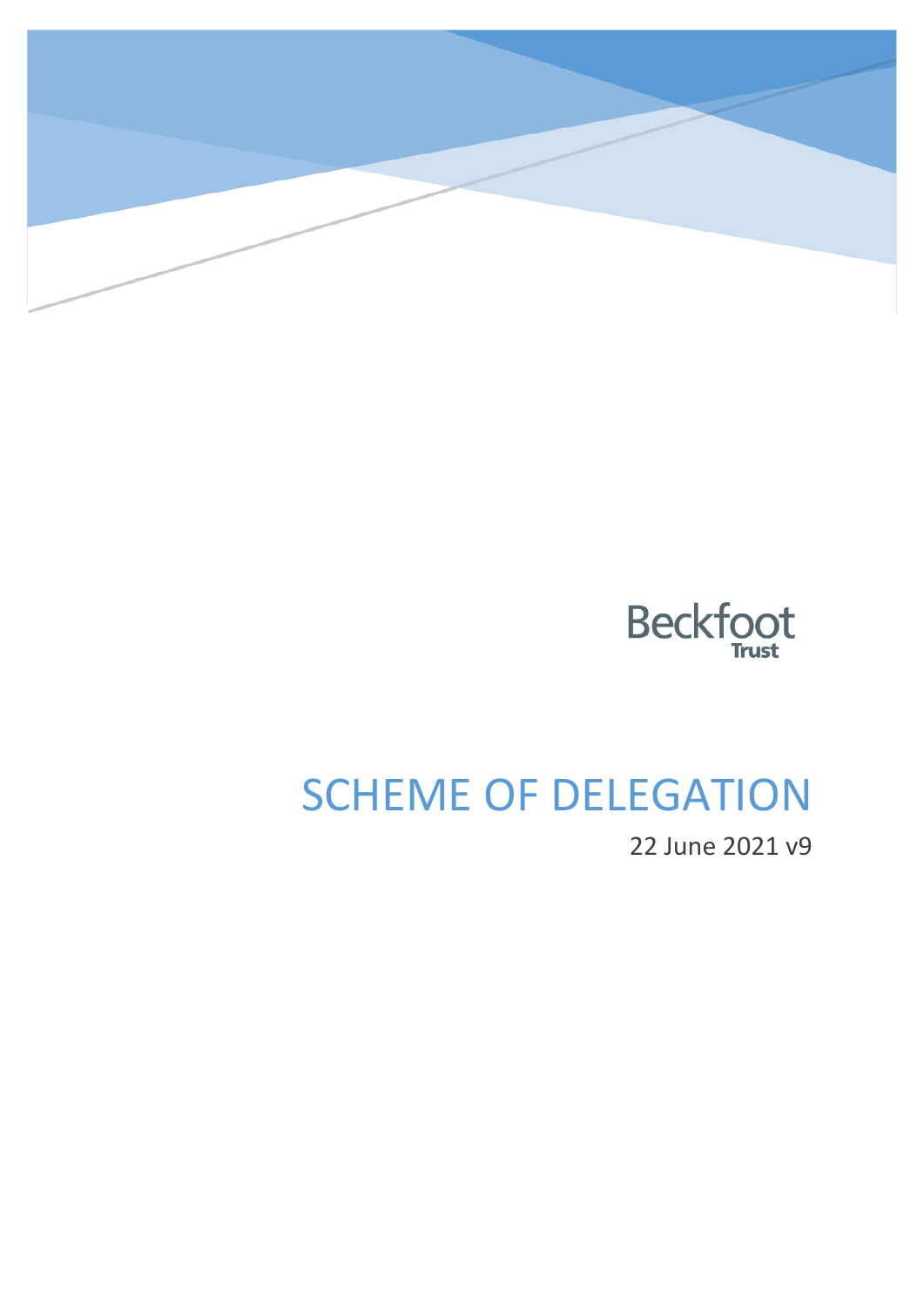# Scheme of Delegation

| Version                        |                            | 9.0             |                                                          |                 |  |  |
|--------------------------------|----------------------------|-----------------|----------------------------------------------------------|-----------------|--|--|
| Approved by Board of Directors |                            | $1st$ July 2021 |                                                          |                 |  |  |
| Version                        | Date                       |                 | Description                                              | Revision author |  |  |
| 1.0                            | Sept 2016                  |                 | <b>Trust Version Created</b>                             | Board           |  |  |
| 2.0                            | 5 <sup>th</sup> July 2017  |                 | Annual Update (draft until approved at<br>Board 13/7/17) | DJH/CT          |  |  |
| 3.0                            | 19th October 2017          |                 | Updated for Board 19/10/17                               | <b>CDT</b>      |  |  |
| 6.0                            | 16 <sup>th</sup> July 2018 |                 | Approved at Board 12/7/18                                | <b>CDT</b>      |  |  |
| 7.0                            | 3/7/19                     |                 | Approved at Board 11/7/19                                | <b>CDT</b>      |  |  |
| 8.0                            | 22/6/20                    |                 | Approved at Board 2/7/20                                 | DJH/VB/CT       |  |  |
| 9.0                            | 22/6/21                    |                 | Approved at Board 1/7/21                                 | DJH/VB          |  |  |

### **Significant Changes since previous version**

| <b>Section</b> | <b>Notable Change</b>                                                                        |
|----------------|----------------------------------------------------------------------------------------------|
| General        | The Academies Financial Handbook (AFH) is now called the Academy Trust                       |
|                | Handbook (ATH)                                                                               |
| General        | The Trust Monitoring and Evaluation Calendar is now called the Meetings and                  |
|                | Arrangements Calendar (MAC)                                                                  |
| Definitions    | New definition added for clarity 'Director' The School Improvement, Human                    |
|                | Resources, Finance and Data and Operations Directors referred to in this                     |
|                | document are member of the executive team and employees of the Company                       |
|                | and does not infer that the postholder is a Director/Trustee of the Company;                 |
| Section 25.2   | The Trust Handbook 2021/22 amends the third priority of Trustees                             |
|                | from:                                                                                        |
|                | 'Overseeing the financial performance of the organisation and making sure its                |
|                | money is well spent'                                                                         |
|                | to:                                                                                          |
|                | 'Overseeing and ensuring effective financial performance'.                                   |
| 29             | Business Committee attendee job titles amended                                               |
| 35             | Added responsibility for the Remuneration Committee to:                                      |
|                | 'Annually reviewing the Trust's Pay and Conditions Protocol and capacity to<br>maintain it'. |
| 40             | Updated Leadership arrangements diagram                                                      |
| 41             | CEO's list of responsibilities updated                                                       |
| 42             | Executive Headteacher's list of responsibilities updated                                     |
| 43             | Local headteacher's list of responsibilities updated                                         |
| 44             | The School Improvement Director's list of responsibilities updated                           |
| 45             | The AD Talent Management is now the Human Resources Director and their                       |
|                | responsibilities have been updated.                                                          |
| 46             | The Finance Director's list of responsibilities updated                                      |
| 47             | The Associate Director of Operations is now the Data and Operations Director                 |
|                | and their list of responsibilities is updated                                                |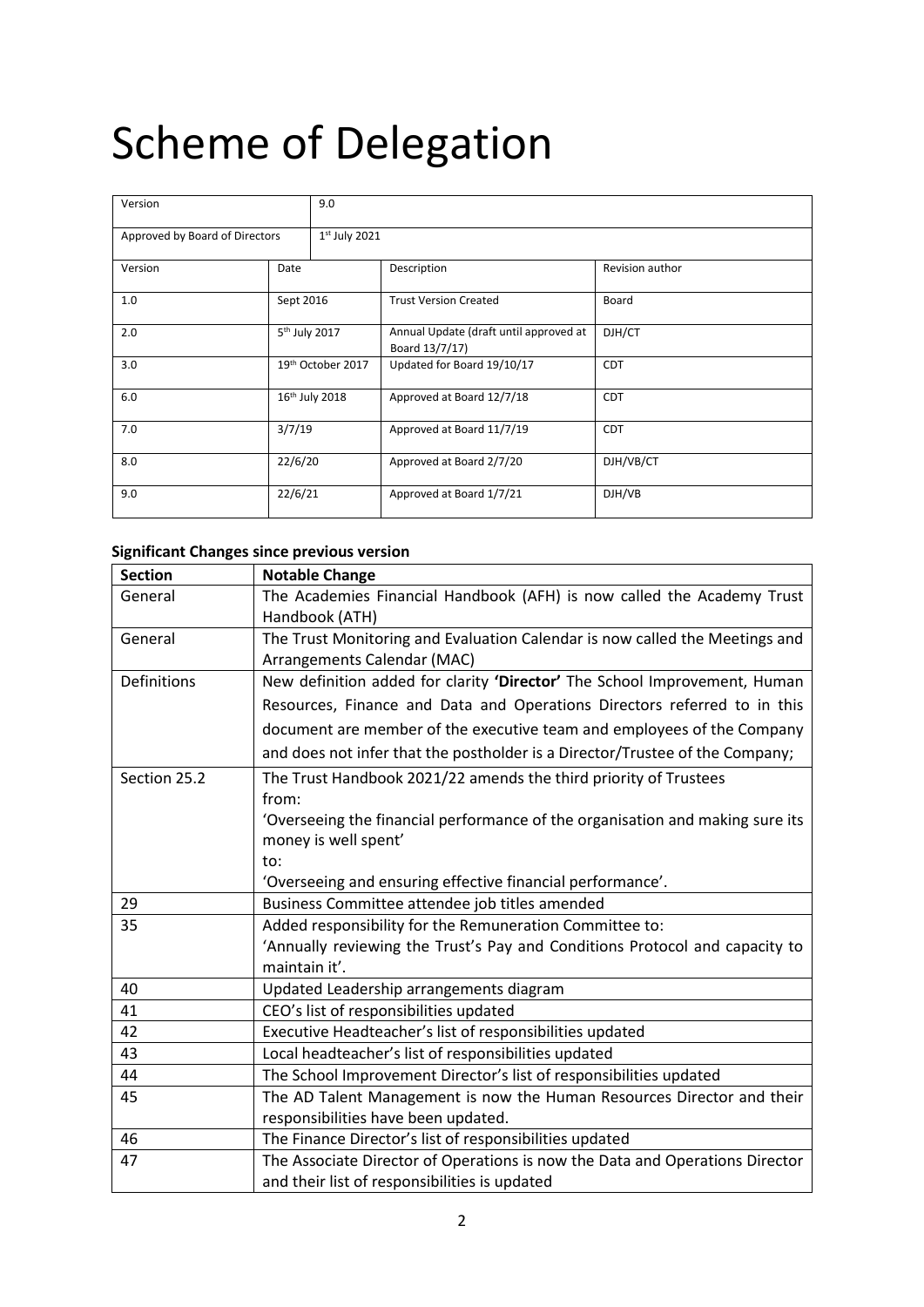| 48 | Associate Director External Community Relations. Post no longer exists. 48 not |  |  |  |
|----|--------------------------------------------------------------------------------|--|--|--|
|    | used.                                                                          |  |  |  |
| 49 | Directors/Trustees will no longer automatically be invited to attend           |  |  |  |
|    | Headteacher Steering Group Meetings although they are welcome on request.      |  |  |  |
| 87 | Change to give LSC's rather than the Board responsibility for appointing the   |  |  |  |
|    | Chair and Vice Chair of the LSCs annually.                                     |  |  |  |

### **Contents**

| 1 |  |
|---|--|
| 2 |  |
|   |  |
|   |  |
|   |  |
|   |  |
|   |  |
| 3 |  |
|   |  |
|   |  |
|   |  |
|   |  |
|   |  |
|   |  |
| 4 |  |
| 5 |  |
| 6 |  |
| 7 |  |
|   |  |
|   |  |
|   |  |
|   |  |
|   |  |
|   |  |
| 8 |  |
|   |  |
|   |  |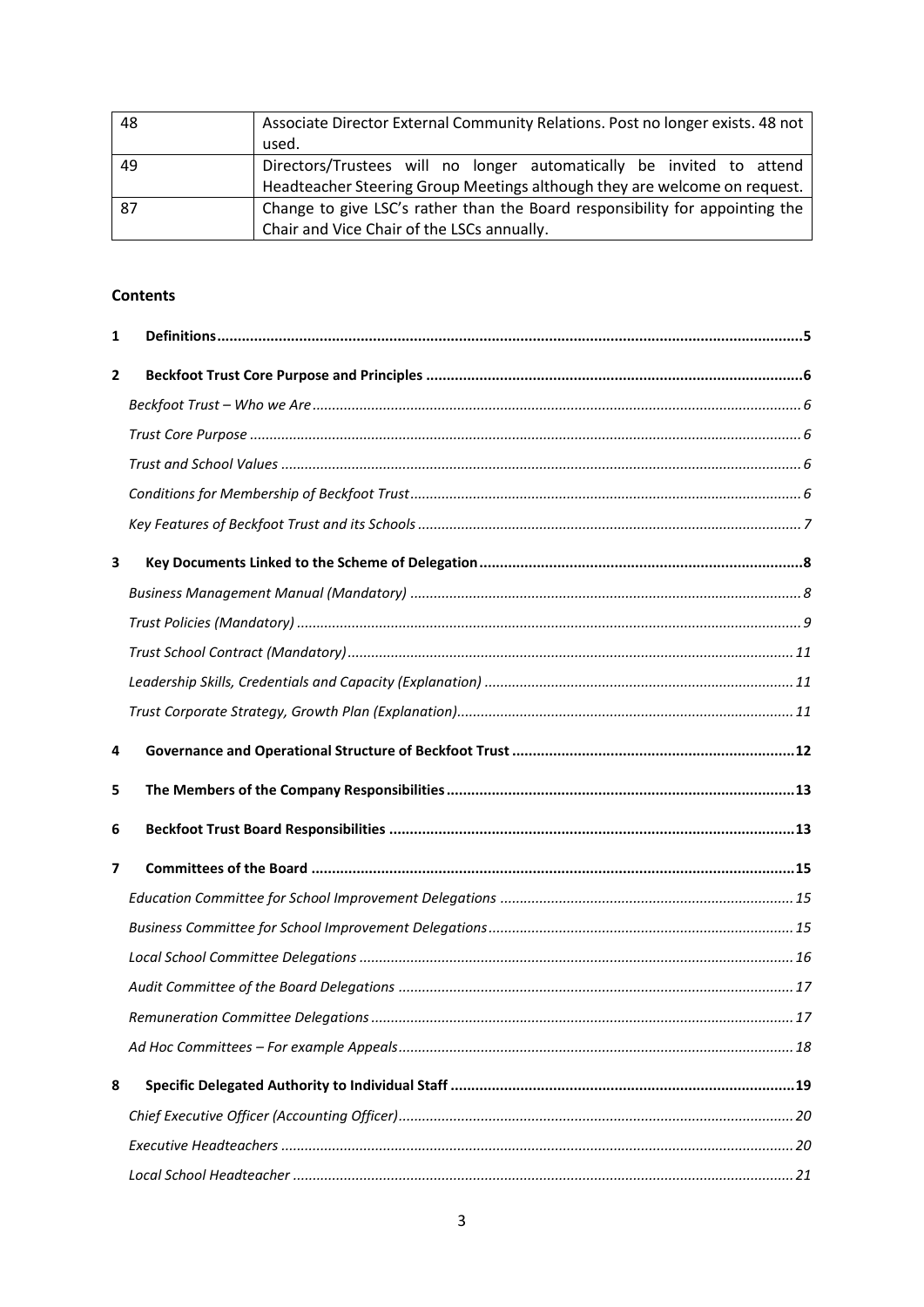| 9  |                                                                             |  |
|----|-----------------------------------------------------------------------------|--|
|    |                                                                             |  |
|    |                                                                             |  |
| 10 | Terms of Reference for a Meeting of the Board or a Committee of the Board25 |  |
|    |                                                                             |  |
|    |                                                                             |  |
|    |                                                                             |  |
|    |                                                                             |  |
|    |                                                                             |  |
|    |                                                                             |  |
|    |                                                                             |  |
|    |                                                                             |  |
|    |                                                                             |  |
|    |                                                                             |  |
| 11 |                                                                             |  |
|    |                                                                             |  |
|    |                                                                             |  |
|    |                                                                             |  |
|    |                                                                             |  |
|    |                                                                             |  |
|    |                                                                             |  |
|    |                                                                             |  |
|    |                                                                             |  |
|    |                                                                             |  |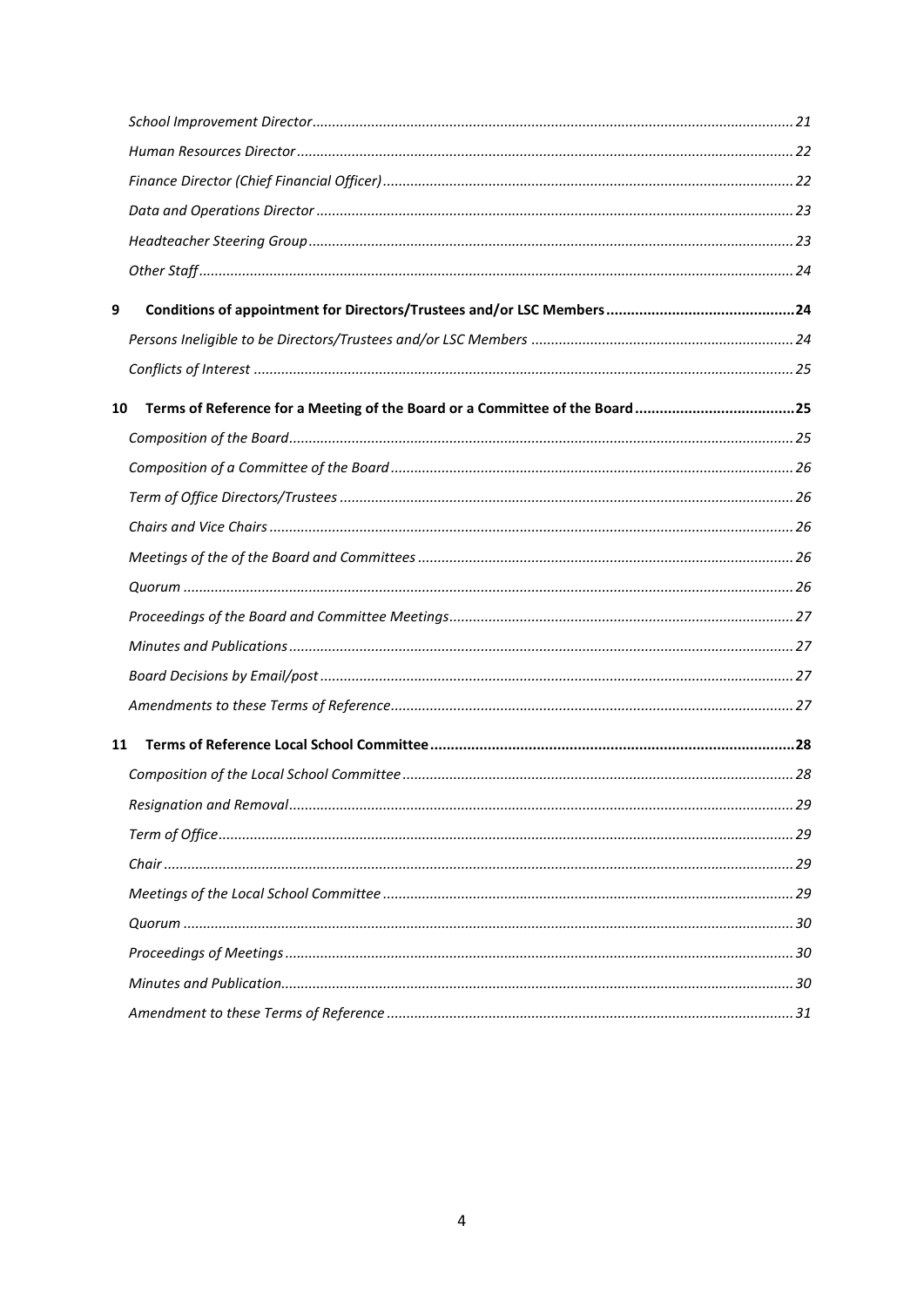# <span id="page-4-0"></span>1 Definitions

**'Articles'** means the Articles of Association of the Company;

**'Associate Director'** is a job title for an employee of the Company and does not infer that the postholder is a Director/Trustee of the Company;

**'Board'** means the Board of Directors/Trustees of the Company;

**'Business Management Manual'** means the file of delegated business management responsibilities made available to headteachers under this scheme of delegation that includes mandatory requirements;

**'Chief Executive Officer'** means the person appointed by the Board to act as the Trust's Chief Executive and to be the Trust's Accounting Officer (AO);

**'Chief Financial Officer'** means the person appointed to act asthe Trust's Chief Financial Officer (CFO); **'Clerk'** means the clerk to the Board;

**'Company'** means Beckfoot Trust, a company limited by guarantee with registered number 8155088; **'Committee'** means any Committee of the Board set up established pursuant to article 100 of the Articles of the Company. 'Director/Trustees' means those persons appointed as Director/Trustees of the Company;

**'Corporate Strategy'** means the Trust's over-arching strategic planning document, sometimes referred to by the RSC as a Growth Plan;

**'Director'** The School Improvement, Human Resources, Finance and Data and Operations Directors referred to in this document are member of the executive team and employees of the Company and does not infer that the postholder is a Director/Trustee of the Company;

**'Headteacher'** means the member of staff at the 'Local School' who has been appointed as Headteacher to have overall day to day control of and responsibility for the 'Local School';

**'Leadership Skills, Credentials and Capacity'** means the document that identifies the names, roles, responsibility and credentials of the Members, Board Members and members of the Executive Leadership Team;

**'Local School Committee (LSC)'** means the local Committee of the Board for the 'Local School' constituted as provided by paragraph 40 of this document. Note: under Article 100, this committee is constituted as a Local Governing Body;

**'Local School Committee (LSC) member'** means a member of the Local School Committee of the Board;

**'Local School'** means any school that is part of Beckfoot Trust;

**'MAT'** means Multi-academy Trust;

**'Parent Director'** means anyone appointed to the Board as an elected parent Director.

**'RSC'** means Regional Schools Commissioner responsible for approving and monitoring academies and free schools in their area on behalf of the Secretary of State for Education.

**School Improvement Toolkit** means the file of delegated responsibilities made available to headteachers under this scheme of delegation;

**'Staff Local School Committee (LSC) member'** means a member of staff elected to be a member of the Local School Committee by members of staff of the Local School or in default of election appointed by the Local School Committee;

**'Trust Policies'** means those documents and the actions included that are approved by the Board for implementation;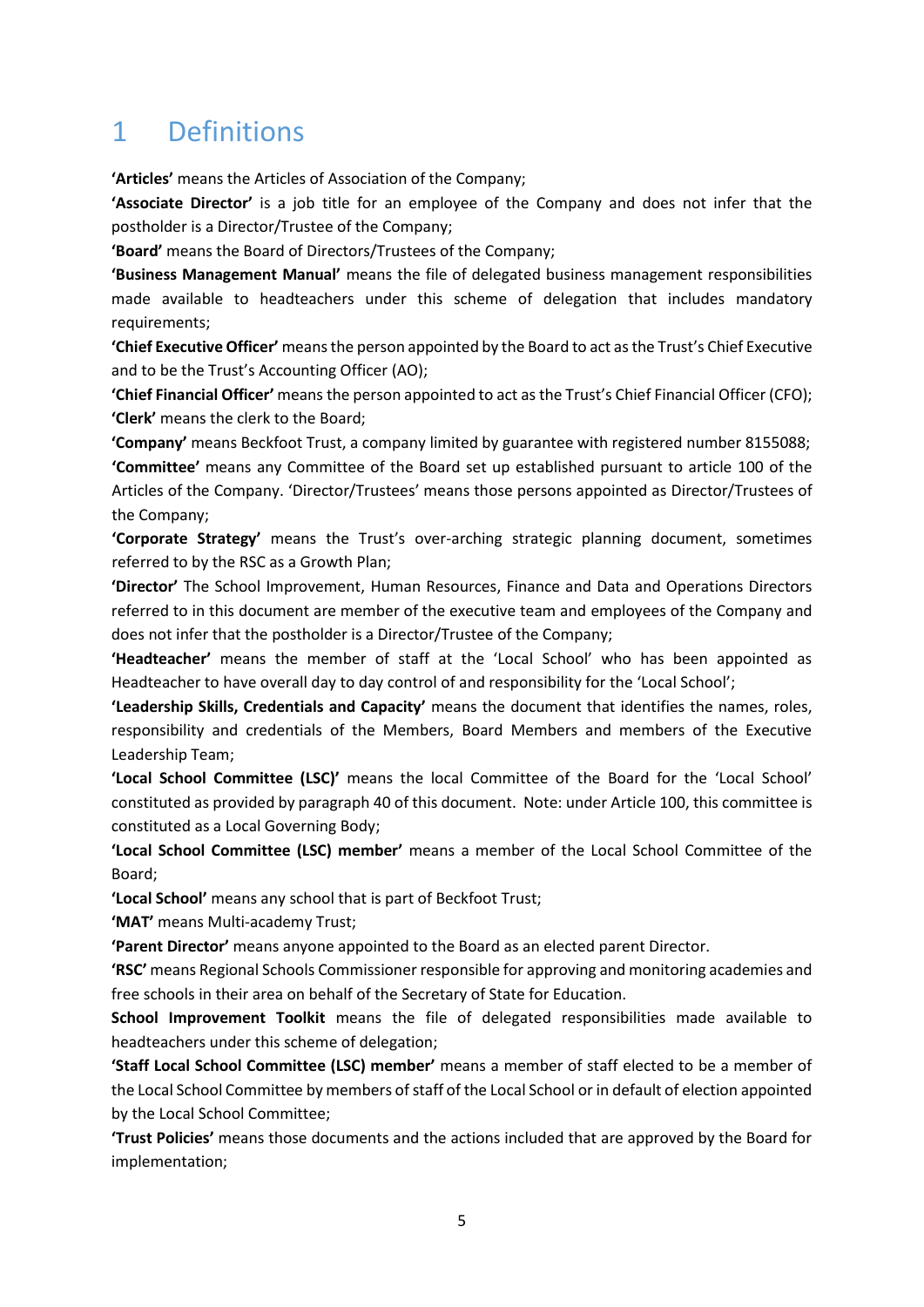**'Trust School Contract'** means the document that sets out the relationship between the Trust and its schools including roles and responsibilities; **'this document'** means these Terms of Reference and Delegations.

# <span id="page-5-0"></span>2 Beckfoot Trust Core Purpose and Principles

## <span id="page-5-1"></span>**Beckfoot Trust – Who we Are**

1. Beckfoot Trust is a multi-academy family of primary, secondary and special schools closely located in the Bradford district. It was formed in 2013 and now includes ten schools with over 7,000 young people. Bradford Local Authority determines who attends our schools so we properly represent the communities they serve. We believe that by working in partnership our schools can transform life chances and strengthen communities.

### <span id="page-5-2"></span>**Trust Core Purpose**

2. We are here to create a family of remarkable schools that collaborate to ensure all their young people enjoy learning and expect to be successful. Schools where families are involved, where you feel and see a learning culture that is purposeful, celebratory and inclusive. Schools that are great places to work, where staff develop professionally and feel valued and cared for. Schools where learners strive for outcomes to rank them in the top 20% by comparison with young people in similar schools. With sustained success, lives change, communities thrive and we all benefit.

### <span id="page-5-3"></span>**Trust and School Values**

- 3. For the Trust, we seek to create remarkable schools where **no child is left behind**.
- 4. For schools, every learner should enjoy contributing to their school, learn enthusiastically and succeed beyond expectations. **Enjoy - Learn – Succeed**

### <span id="page-5-4"></span>**Conditions for Membership of Beckfoot Trust**

- 5. For a school to join the Trust:
	- a) The arrangements must contribute to the RSC's vision for school improvement in Bradford
	- b) The schools need to:
		- Educate Bradford's young people
		- Be comprehensive in status and ethos
		- Be co-educational
		- Be located within a 20 minute off peak drive-time of BD16
		- Actively want to join the Beckfoot Trust
		- Adopt the Trust Values, it's vision and organisational principles
		- Respect national terms and conditions of employment

The decision to bring a new school into the Trust has to be made with a view to the educational and commercial risks of the Trust of their inclusion.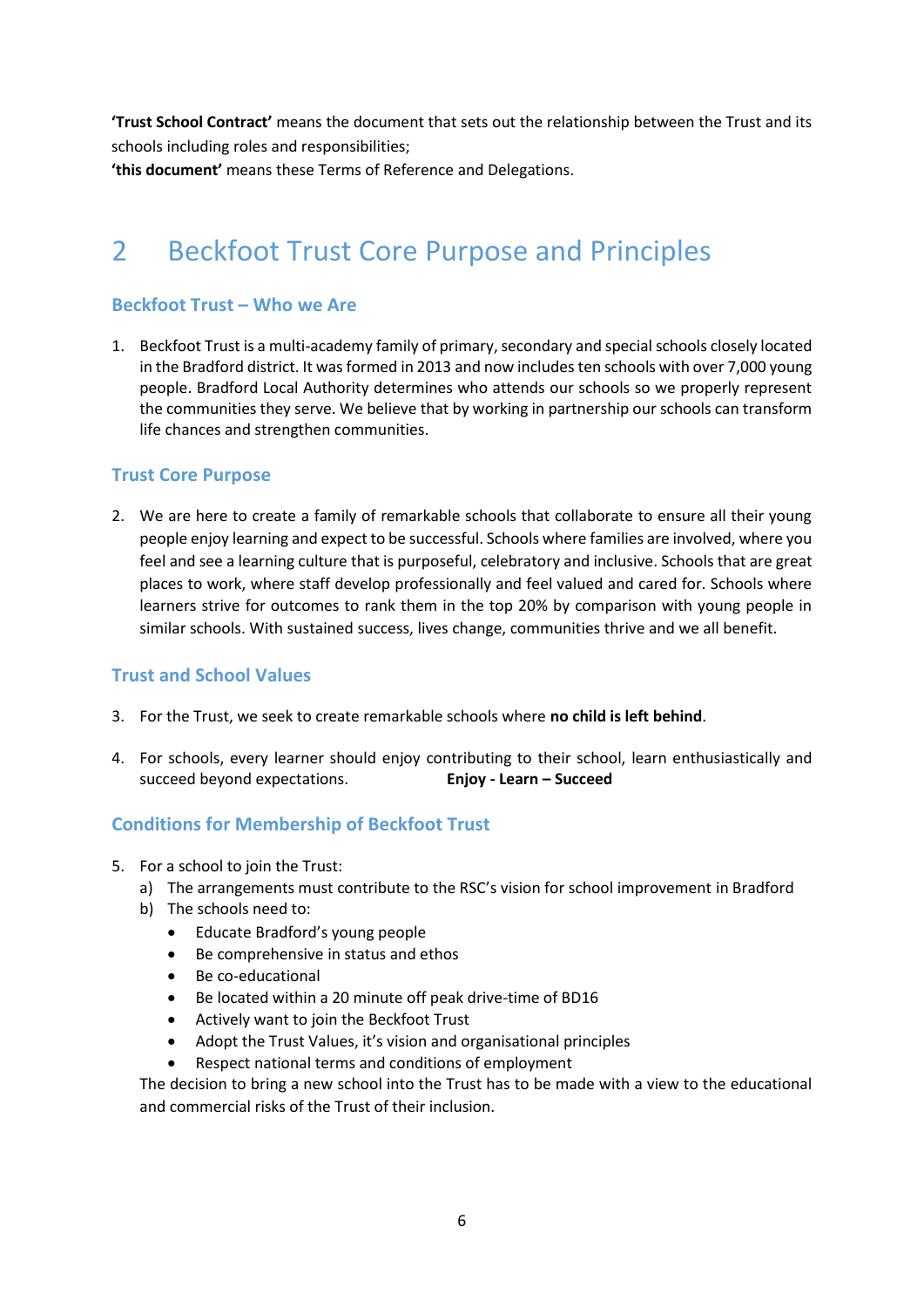### <span id="page-6-0"></span>**Key Features of Beckfoot Trust and its Schools**

6. Key Features of Beckfoot Trust

#### **Collaborative Partnership**

Our schools are thriving because they enjoy working in partnership to identify the best ideas that unlock the academic and personal potential in every learner.

#### **Developing Leaders**

Leadership training is a key feature of the Trust and we actively nurture new and mature talent.

### **Investment in Teachers**

Teachers flourish when they can talk about teaching, observe each other, have dedicated time to plan and reflect on their practice.

#### **Central Improvement Team**

The Central Improvement Team is a streamlined group of highly experienced educationalists with school improvement and commercial expertise that systematically support schools and quality assure their effectiveness.

#### **Trust Governance and Local Stakeholder Voice**

The Trustees ensure clarity of vision, ethos and strategy and hold staff to account for the performance of the schools. They know that each school is unique and sits at the heart of its community.

7. Ambitions for Our Young People

### **A Curriculum for a 21st Century Generation**

Our curriculum is relevant and allows learners to apply their knowledge and skills to the world in which they live. We respond to the specific needs of all learners and inspire creativity, ambition and an enthusiasm for learning. Our curriculum inspires learners to be:

Confident Communicators

We want young people to be able to talk, read, write and use numbers with confidence.

Knowledgeable and Expert Learners

Once experienced, a thirst for knowledge, a determination to 'have a go' and a love of learning remain with us for life.

#### Committed Community Contributors

Our young people develop informed perspectives about local, national and international issues. They develop views and become active citizens in school and at home.

#### Future-ready Young People

The rich subject knowledge of our teachers, appropriate use of new technologies and work related experience allow young people to identify a pathway for themselves beyond school and to thrive when it arrives.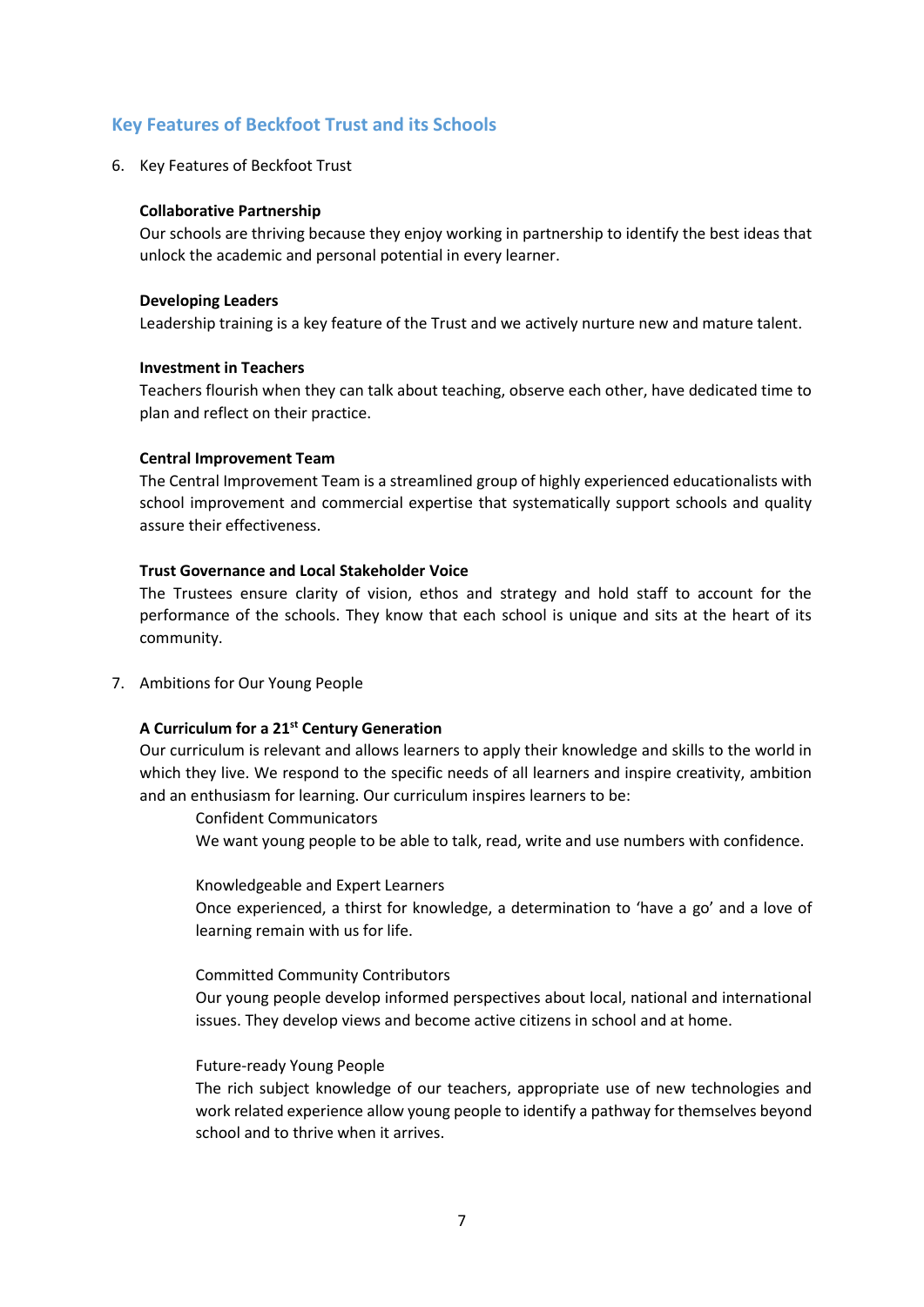#### **No Child Left Behind**

The Trust believes that every learner has the potential to do great things with their lives and also that they all have some element of vulnerability that needs to be cared for.

#### **Family Involvement in Learning**

Families give school an expert understanding of their children. By celebrating success and working together to overcome difficulties we can ensure our young people enjoy their learning, selfregulate their behaviour, have ambition, attend regularly and work independently at home.

### **Seamless Transition from Early Years to Adulthood**

The Trust focuses on securing seamless academic and pastoral transition from early years to primary school, primary to secondary, secondary to sixth form, college and the world of work.

8. Ambitions for Staff

### **A Positive Culture and Working Conditions**

The Trust's success is sustained by recruiting and retaining talented people. Our culture is shaped with four themes we promote under the heading of people and talent:

Effective Leadership of People

Our leaders are value centred, transparent in intent, visionary and ambitious. They are self-reflective, seeking regular feedback on their performance and always secure collective ownership of new initiatives.

Investment in Professional Development

Refreshing and developing the skills of staff gives their careers momentum and them confidence. High quality professional development underpinned by annual selfreflection and appraisal for all staff at every stage of their career is an entitlement.

### Managing Workload and Wellbeing

The Trust Workload and Well Being Charter demonstrates our determination to ensure our staff are cared for and freed to concentrate on the things that make the most difference for our young people.

Respecting National Conditions of Employment

Our partnership with Trades Unions and Professional Associations is a regular reminder of our responsibility as a major employer. We value their contribution and support for our ambition to be an employer of choice.

# <span id="page-7-0"></span>3 Key Documents Linked to the Scheme of Delegation

### <span id="page-7-1"></span>**Business Management Manual (Mandatory)**

9. This operating manual expands upon and clarifies the Trust Scheme of Delegation with respect to the business management activities of Beckfoot Trust Schools. It forms part of the Trust's Scheme of Delegation.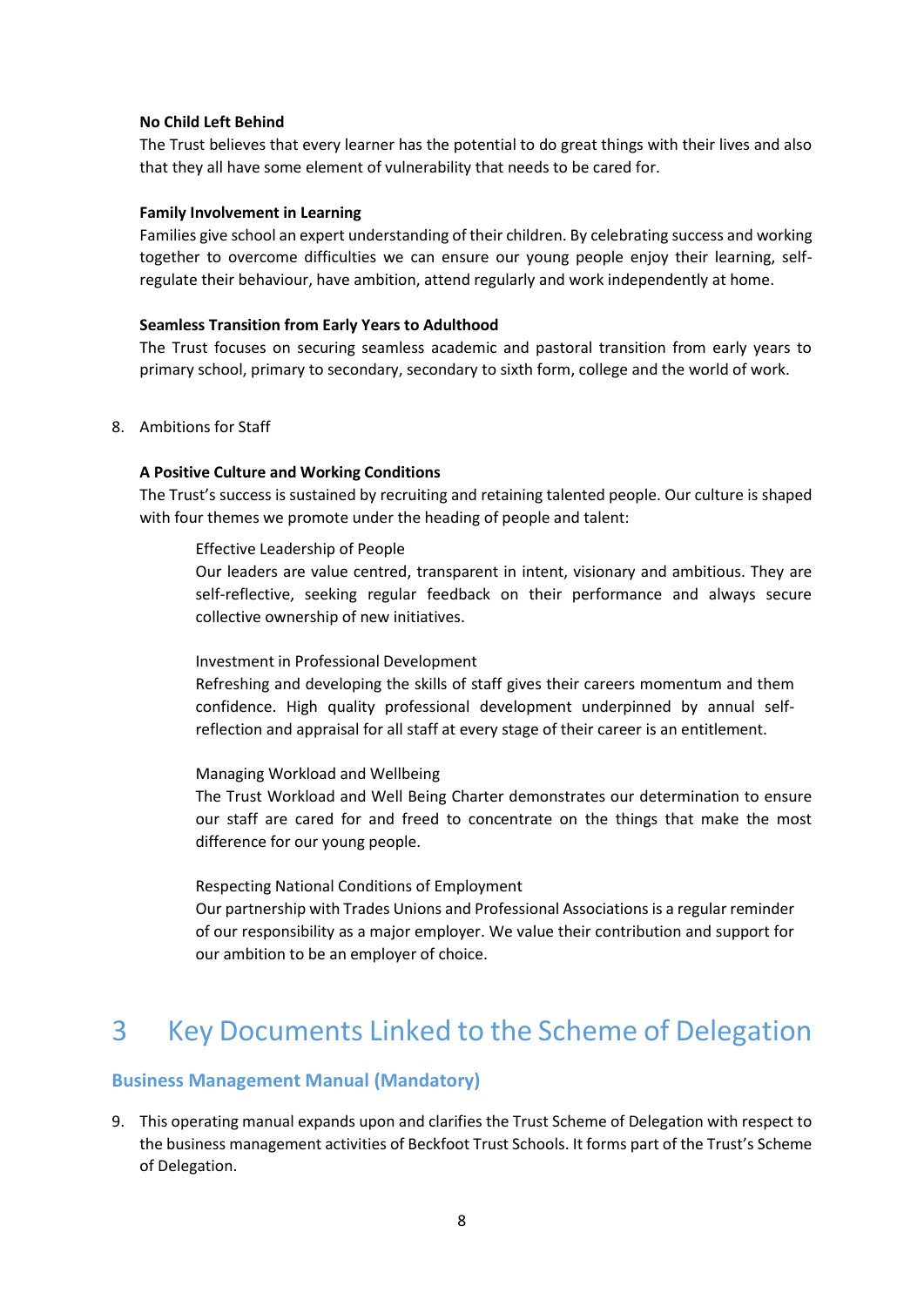|  |                                            |                               |                                 | Beckfoot                                                                                  |
|--|--------------------------------------------|-------------------------------|---------------------------------|-------------------------------------------------------------------------------------------|
|  |                                            |                               |                                 |                                                                                           |
|  |                                            |                               |                                 |                                                                                           |
|  |                                            |                               |                                 |                                                                                           |
|  |                                            |                               |                                 |                                                                                           |
|  |                                            |                               |                                 | <b>BUSINESS MANAGEMENT</b>                                                                |
|  |                                            |                               |                                 |                                                                                           |
|  |                                            |                               |                                 |                                                                                           |
|  |                                            |                               |                                 |                                                                                           |
|  |                                            |                               |                                 | <b>MANUAL 2021/22</b>                                                                     |
|  |                                            |                               |                                 | This manual expands upon and clarifies the Trust Scheme of Delegation with respect to the |
|  |                                            |                               |                                 | business management activities of Beckfoot Trust schools                                  |
|  |                                            |                               |                                 |                                                                                           |
|  |                                            |                               |                                 |                                                                                           |
|  |                                            |                               |                                 |                                                                                           |
|  | <b>Marsino</b>                             |                               | 50                              |                                                                                           |
|  | Date                                       | Approved by Board of Devctors | $\overline{\phantom{a}}$<br>TOA |                                                                                           |
|  | Version                                    | Oute                          | Description                     | <b>Boyking author</b>                                                                     |
|  | $\overline{10}$                            | Sept 2016                     | Trust Version Created           | CDT                                                                                       |
|  | 24                                         | 5 <sup>m</sup> July 2017      | Annual Update (draft until)     | FMW/GD, VR, CT,AV                                                                         |
|  |                                            |                               | approved at Board 13/7/17       |                                                                                           |
|  | $\overline{\mathbf{z}}$<br>$\overline{10}$ | 47/38                         | 2018 update                     | <b>CITAME</b><br>CITEARS                                                                  |
|  |                                            | 21/6/19                       | 2019 spoints                    |                                                                                           |
|  | 54                                         | 22/6/20                       | 2020 spdate                     | VANDADADA                                                                                 |
|  | 6.0                                        | 22/6/21                       | 2021 Update                     | va/op/ca                                                                                  |

# <span id="page-8-0"></span>**Trust Policies (Mandatory)**

10. Policy documentation and compliance is a key element of delegated authority.

# *Trust Statutory Policies*

| <b>Student Attendance</b>                              | $\tilde{\phantom{a}}$ |
|--------------------------------------------------------|-----------------------|
| <b>Student Behaviour</b>                               |                       |
| <b>Charging and Remissions</b>                         | >                     |
| Child Protection policy and procedures (inc. Forced    |                       |
| marriage, FGM and Prevent and e-safeguarding)          | $\tilde{\phantom{a}}$ |
| Complaints Procedure (Parents & Members of the public) | ゝ                     |
| Equality information and objectives                    | >                     |
| GDPR, Data protection and FOI                          | >                     |
| <b>Health and Safety</b>                               | ↘                     |
| Recruitment, Safer Recruitment & DBS (Central          |                       |
| Record of Recruitment and Vetting Checks)              | >                     |
| <b>Special Educational Needs</b>                       | $\tilde{\phantom{a}}$ |
| Staff Discipline, Conduct and Grievance                | >                     |
| Supporting pupils with medical conditions              |                       |
| <b>Approving Committee:</b>                            |                       |
| <b>Education Committee for School Improvement</b><br>ົ |                       |
|                                                        |                       |

Business Committee for school Improvement >

### *Trust non-statutory Statements /Procedures*

| <b>Accident/incident Reporting</b>                            | > |        |
|---------------------------------------------------------------|---|--------|
| <b>Staff Attendance Management</b>                            | > |        |
| Business Management Manual (Finance, HR, H&S and Estates)     |   | >      |
| Confidential Reporting Code for Staff (Whistleblowing)        |   | >      |
| <b>Expenses Policy</b>                                        |   | >      |
| <b>Internal Audit Policy</b>                                  |   | >      |
| Online Safety, Social Media and ICT                           |   | $\sim$ |
| Pay and Performance Management Policy                         |   | ົ      |
| Local Government Pension Scheme Discretionary Benefits Policy |   | >      |
| Sixth Form admissions policy                                  |   | $\sim$ |
| Violence at Work                                              |   | >      |
| Flexible Working (Work and families)                          |   | >      |
| <b>Trust Staff Code of Conduct</b>                            |   | >      |
| <b>Trust Curriculum Statement</b>                             |   | ົ      |
| Trust Gifts and Hospitality policy                            |   | >      |
| Trust Leadership Principles and Standards                     |   |        |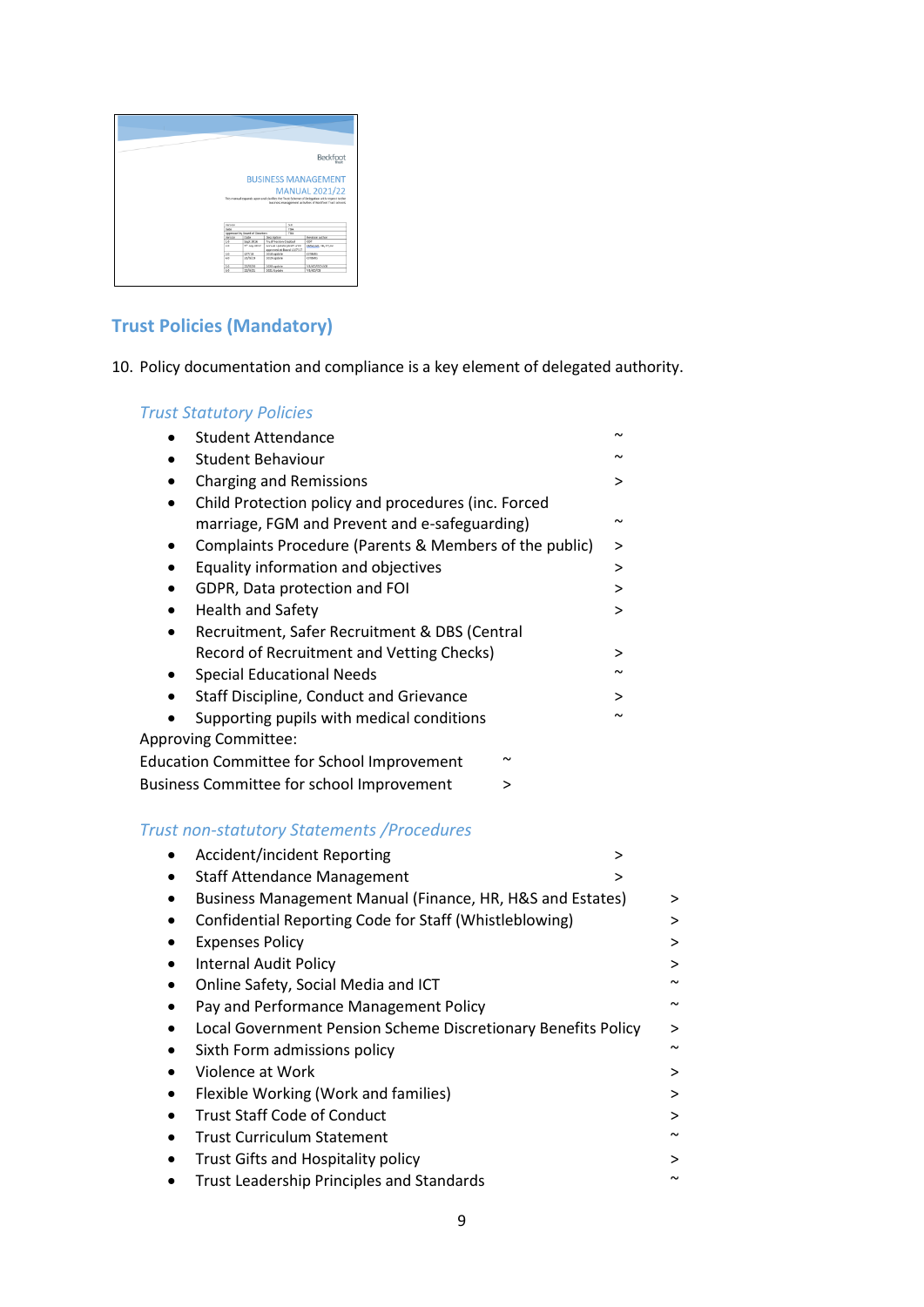|           | • Trust Managing Workforce Change Policy          |        | > |
|-----------|---------------------------------------------------|--------|---|
| $\bullet$ | <b>Trust Business Continuity Plan</b>             |        | ⋗ |
| $\bullet$ | <b>GDPR Data Breach Procedure</b>                 |        | > |
| $\bullet$ | <b>GDPR Data Access Request Procedure</b>         |        | ⋗ |
| $\bullet$ | <b>GDPR Data Processing Impact Procedure</b>      |        | ⋗ |
|           | <b>GDPR CCTV Policy</b>                           |        | > |
|           | <b>GDPR Records Management Policy</b>             |        | > |
|           | <b>Responsible Committee:</b>                     |        |   |
|           | <b>Education Committee for School Improvement</b> | $\sim$ |   |
|           | <b>Business Committee for school Improvement</b>  | >      |   |
|           |                                                   |        |   |

### *Local School Statutory Policies*

| <b>Accessibility Plan</b>                                                         | # |
|-----------------------------------------------------------------------------------|---|
| Admissions (link to Local Authority)<br>$\bullet$                                 | # |
| Childcare Act and Disqualifications regulations<br>$\bullet$                      | # |
| <b>Curriculum Statement</b><br>$\bullet$                                          | # |
| Early Years Foundation Stage Policy<br>$\bullet$                                  | # |
| Local School Health and Safety delegations<br>$\bullet$                           | # |
| # (Records held in EVERY)<br><b>Premises Management Documents</b><br>$\bullet$    |   |
| # (Record held in school)<br>Register of Pupil's Admission to School<br>$\bullet$ |   |
| # (Record held in SIMS)<br>Register of Pupil's Attendance<br>$\bullet$            |   |
| School Information Published on School Websites<br>$\bullet$                      | # |
| Sex Education<br>$\bullet$                                                        | # |
| <b>Approving Committee:</b>                                                       |   |
| Local School Committee<br>#                                                       |   |

# *Local School non-statutory Statements/Procedures*

| Attendance Management and Punctuality Procedure<br>$\bullet$ | # |
|--------------------------------------------------------------|---|
| <b>Behaviour Procedures</b><br>$\bullet$                     | # |
| <b>Business Continuity Plan</b><br>$\bullet$                 | # |
| <b>Fire Evacuation Strategy</b><br>$\bullet$                 | # |
| Fire Risk Assessment<br>$\bullet$                            | # |
| Home School Agreement<br>$\bullet$                           | # |
| Lettings/Community use<br>$\bullet$                          | # |
| Off Site Visits and Activities<br>$\bullet$                  | # |
| Spiritual, Moral, Social and Cultural Policy (SMCS)          | # |
| <b>Travel Plan</b><br>$\bullet$                              | # |
| Approving Committee:                                         |   |
| Local School Committee<br>#                                  |   |

<span id="page-9-0"></span>See over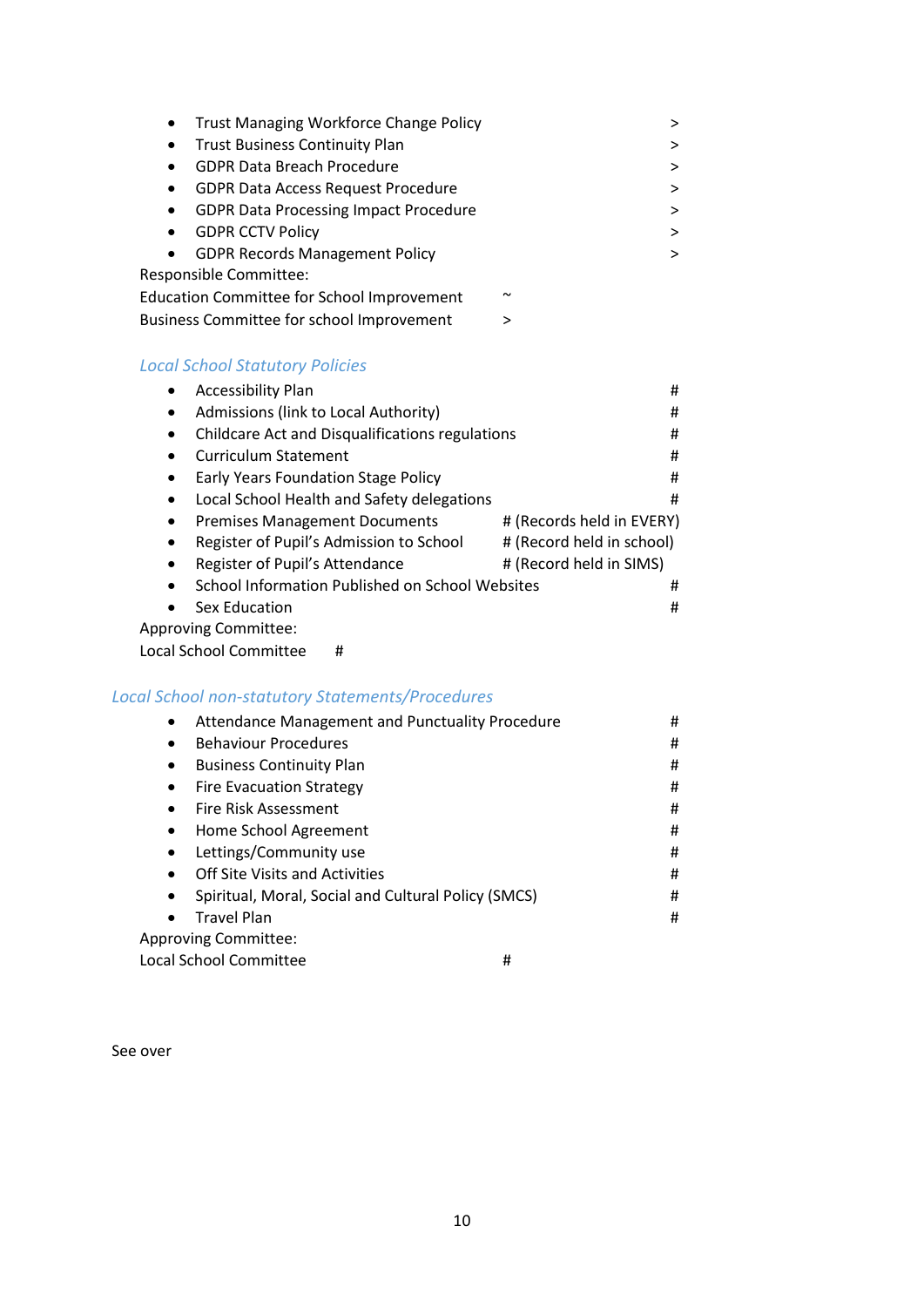# **Trust School Contract (Mandatory)**

11. The Trust School Contract explains exactly what the Trust expects of each school and what each school can expect from the Trust.



### <span id="page-10-0"></span>**Leadership Skills, Credentials and Capacity (Explanation)**

12. The Trust credentials document explains the Board's membership, skills and credentials it also clarifies the credentials of the Trust's Members and Executive Leadership Team.



### <span id="page-10-1"></span>**Trust Corporate Strategy, Growth Plan (Explanation)**

13. The Trust's strategic priorities are defined within the Trust's Corporate Strategy (the RSC often describes this as a Growth Plan)

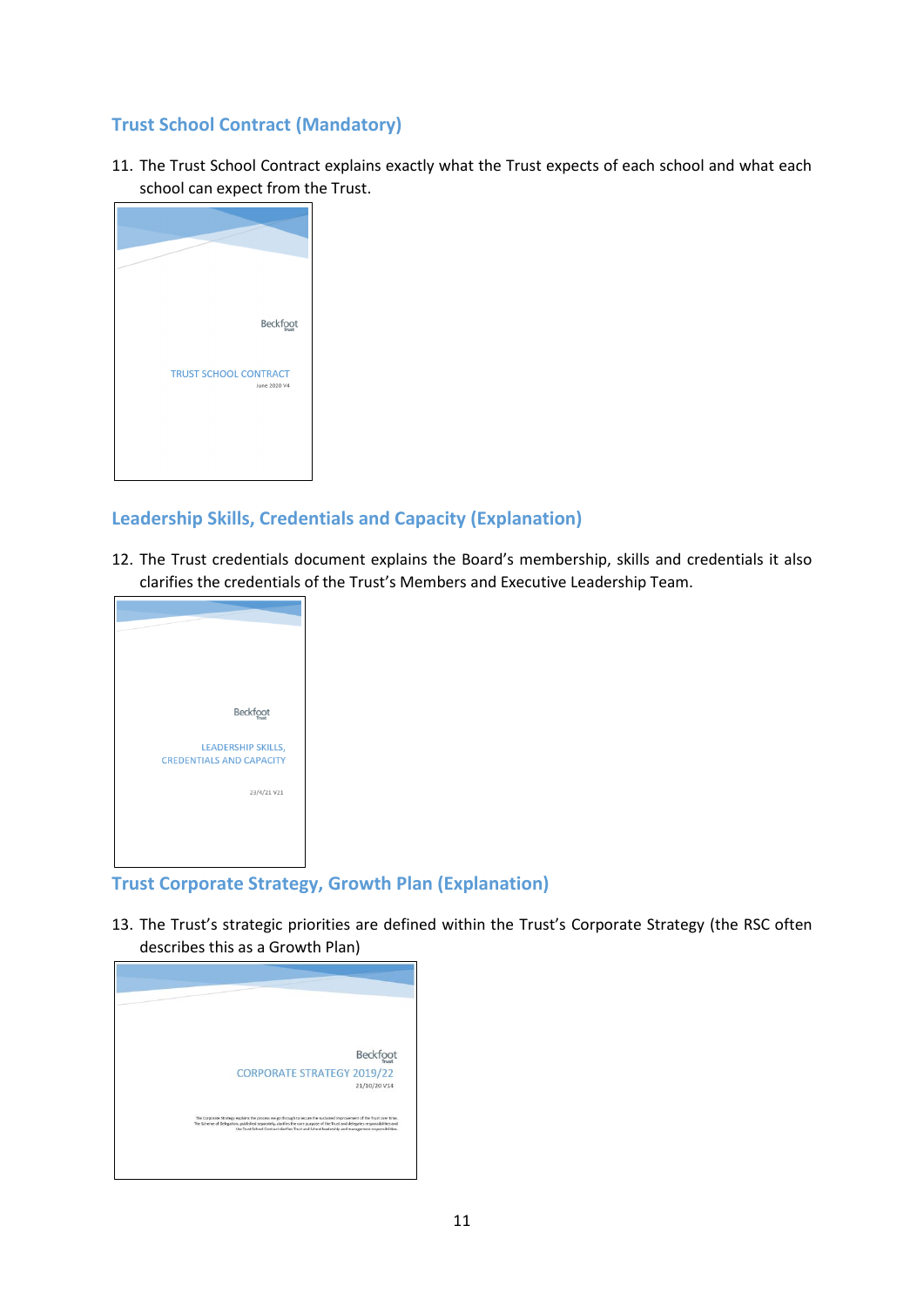# <span id="page-11-0"></span>4 Governance and Operational Structure of Beckfoot **Trust**

14. Multi-Academy Trusts like Beckfoot Trust are companies limited by guarantee and therefore operate within a defined corporate governance framework (Companies Act). The Beckfoot Trust Board, the Members of the Company and Committees are responsible for ensuring its compliance with Corporate and Charity (Beckfoot Trust is an Exempt Charity) legislative requirements. The governance structure of Beckfoot Trust is described in this document.



- 15. The Committees of the Board are established pursuant to article 100 of the Articles of the Company.
- 16. Legal responsibility for the Local School(s) lies with the Company. The Company is governed by the Board, who, in relation to the Local School, rely on advice and support from its Committees, in regard particularly (but not limited to) the specific matters delegated in this document. The Board is not bound by any decision of the Committees, (except in respect of those matters specifically delegated to them by the Board.
- 17. Where any power or function of the Directors/Trustees has been exercised or has been purported to be exercised by the Committees, it shall report to the Director/Trustees in respect of any action taken or decision made with respect to the exercise of that power or function at the meeting of the Board immediately following the taking of the action or the making of the decision (or, in the case of a matter of urgency, by contacting a Director/Trustee within 48 hours thereof).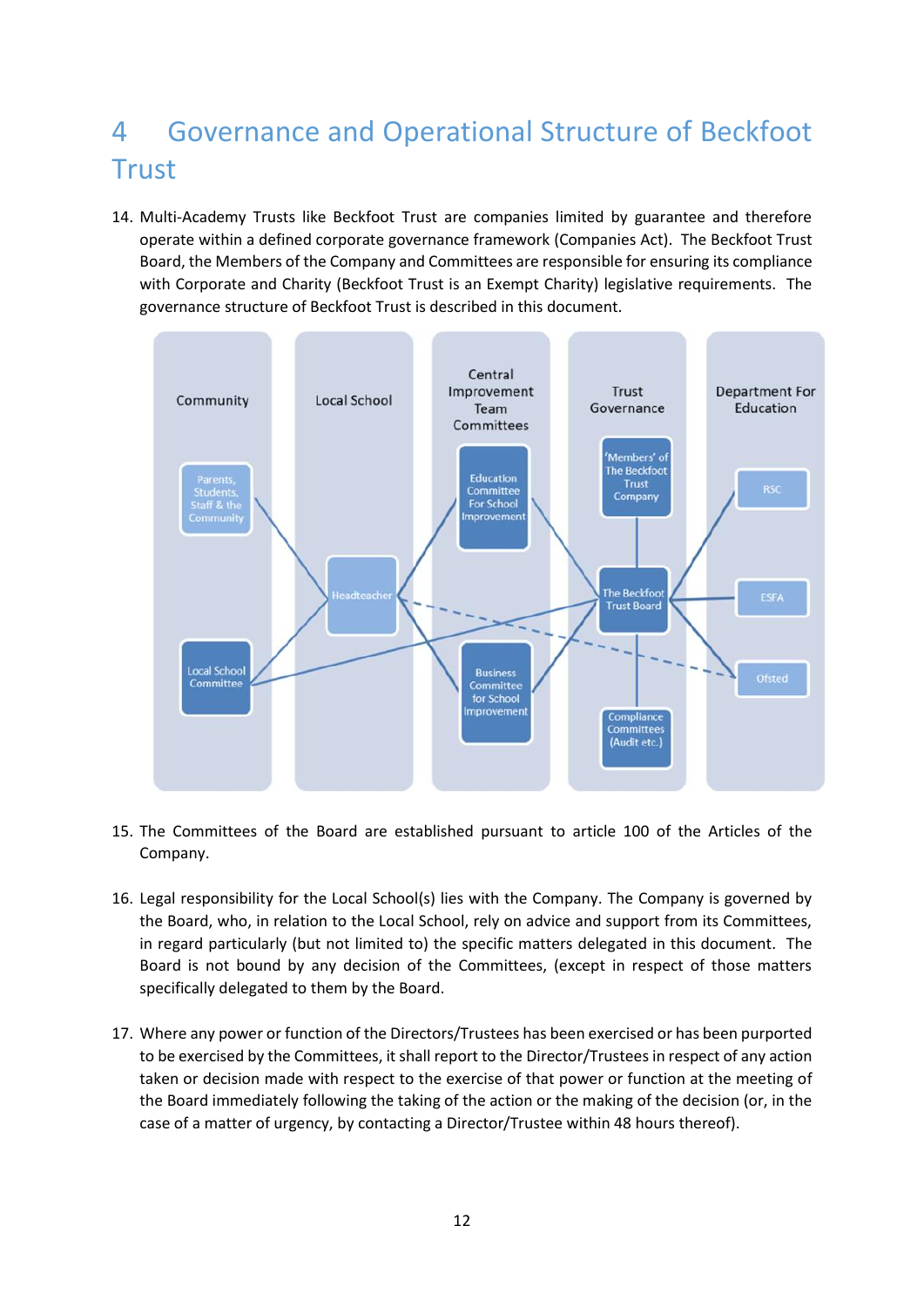# <span id="page-12-0"></span>5 The Members of the Company Responsibilities

- 18. As charitable company limited by guarantee Beckfoot Trust has Members who have a similar role to the shareholders in a company limited by shares. Most notably they:
	- are the subscribers to the memorandum of association (where they are founding members)
	- may amend the articles of association subject to any restrictions created by the funding agreement or charity law
	- may, in certain circumstances, appoint new members or remove existing members
	- have powers to appoint and remove trustees in certain circumstances
	- may, by special resolution, issue direction to the trustees to take a specific action
	- appoint the trust's auditors and receive the audited annual accounts (subject to the Companies Act)
	- have power to change the company's name and, ultimately, wind it up.
- 19. Following guidance from the RSC in May 2016, the Trust has agreed to form a cohort of five Members (or more), with only one, the Chair of Trustees being a Director/Trustee of Beckfoot Trust.
- 20. The Members will meet at least twice each year.
- 21. The Members will hold the Board to account based on:
	- 1. The Annual Educational and Financial Statements as presented at the Annual General Meeting
	- 2. The Annual review of the Board's effectiveness
	- 3. Other criteria that they consider appropriate to the aims of the organisation as defined in its Charitable Objectives, Articles or criteria laid down in its Funding Agreements
- 22. Working with the Directors/Trustees

As responsibility to conduct the trust's business sits with the Trustees, Members should be 'eyes on and hands off' and avoid compromising the Board's discretion. However if the governance of the Trust by the Board becomes dysfunctional the Members will have a strong interest in ensuring the Board has plans to address the issues or otherwise to remove the Board or individual Directors/Trustees and re-appoint Directors/Trustees with the skills necessary for effective governance.

# <span id="page-12-1"></span>6 Beckfoot Trust Board Responsibilities

- 23. The Directors/Trustees are the charity trustees and responsible for the general control and management of the administration of the Company and of the Local Schools in accordance with the provisions set out in the Articles of the Company and the Funding Agreements.
- 24. The Company has entered into a Master Funding Agreement and a Supplemental Funding Agreement in relation to the Local School with the Secretary of State (together the 'Funding Agreements').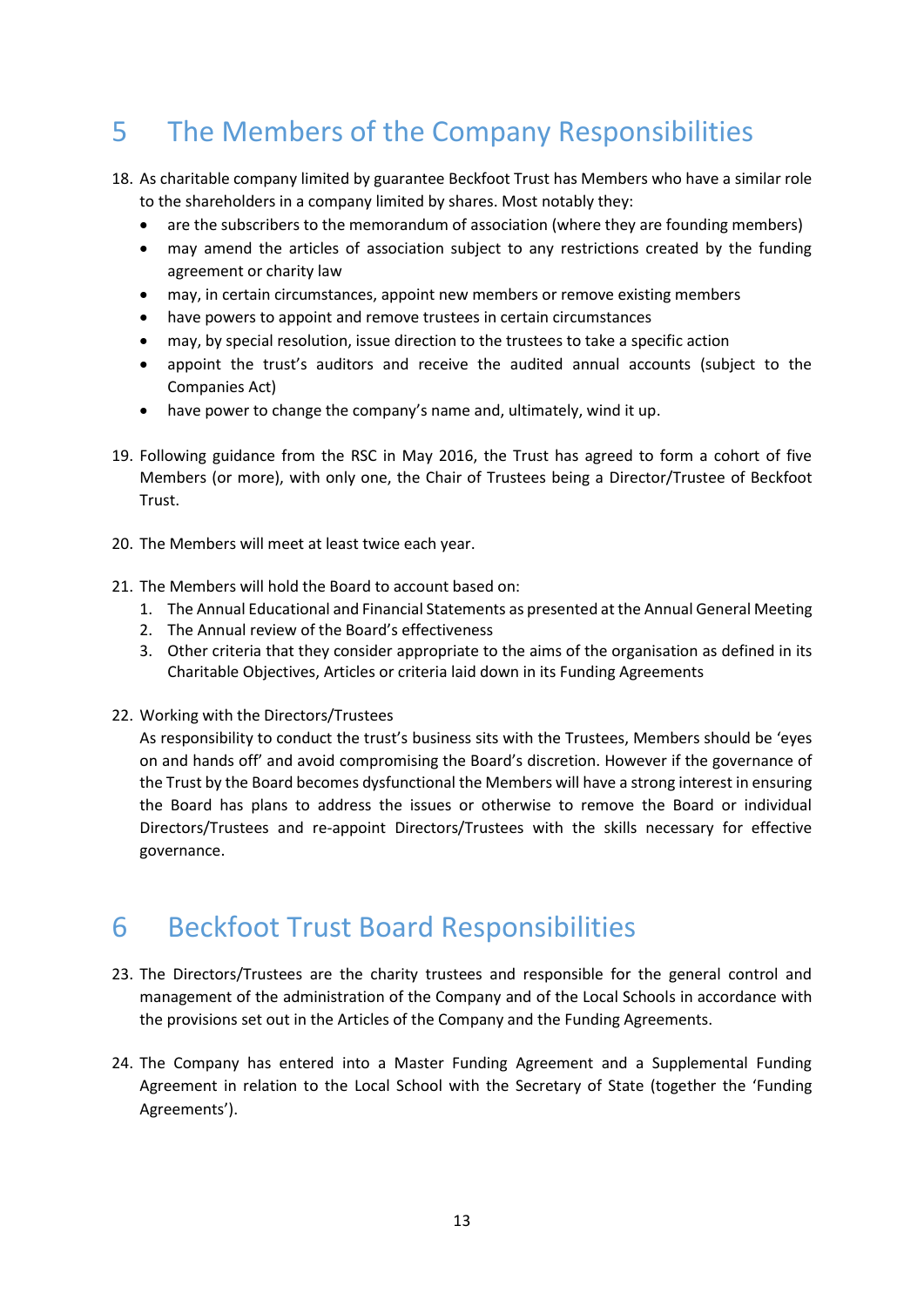- 25. The role of the Board is to ensure:
	- 1. The Beckfoot Trust is governed and managed so as to comply with requirements and take account of the guidance set out by the DfE in the following documents and their successor publications:
		- The Beckfoot Trust Articles
		- The Beckfoot Trust Funding Agreement
		- The Companies Act
		- Supplementary Funding Agreements for Local Schools
		- The DfE Governance Handbook
		- The DfE Competency Framework for Governance
		- The Academy Trust Handbook (formerly the Academies Financial Handbook)
		- The Academies Annual Accounts Direction
		- DfE statutory guidance on keeping children safe in education
	- 2. The purpose of governance is to provide confident and strong strategic leadership which leads to robust accountability, oversight and assurance for educational and financial performance. The Board ensures focuses the three core functions of governance as described in the Academy Trust Handbook 2021:
		- Ensuring clarity of vision, ethos and strategic direction
		- Holding executive leaders to account for the educational performance of the organisation and its pupils, and the performance management of staff
		- Overseeing and ensuring effective financial performance

The DfE also define three financial disciplines that any well-run organisation should expect to deploy:

- Having rigorous procedures for preparing and monitoring financial plans
- Delivering effective operational controls
- Maintaining a system of internal scrutiny to remain compliant

Finally, the DfE defines six key features of effective governance in the Governance Handbook as follows:

- Strategic leadership that sets and champions vision, ethos and strategy
- Accountability that drives up educational standards and financial performance
- People with the right skills, experience, qualities and capacity
- Structures that reinforce clearly defined roles and responsibilities
- Compliance with statutory and contractual requirements
- Evaluation of governance to monitor and improve its quality and impact
- 3. The Schools adopt the Trust's values, core purpose and key features and organisational principles described in section 2.
- 4. The Schools within the Trust comply with the Ofsted framework and aspire to become outstanding examples of comprehensive education.

26. Any director may attend any committee meeting providing they note any declarations of interest.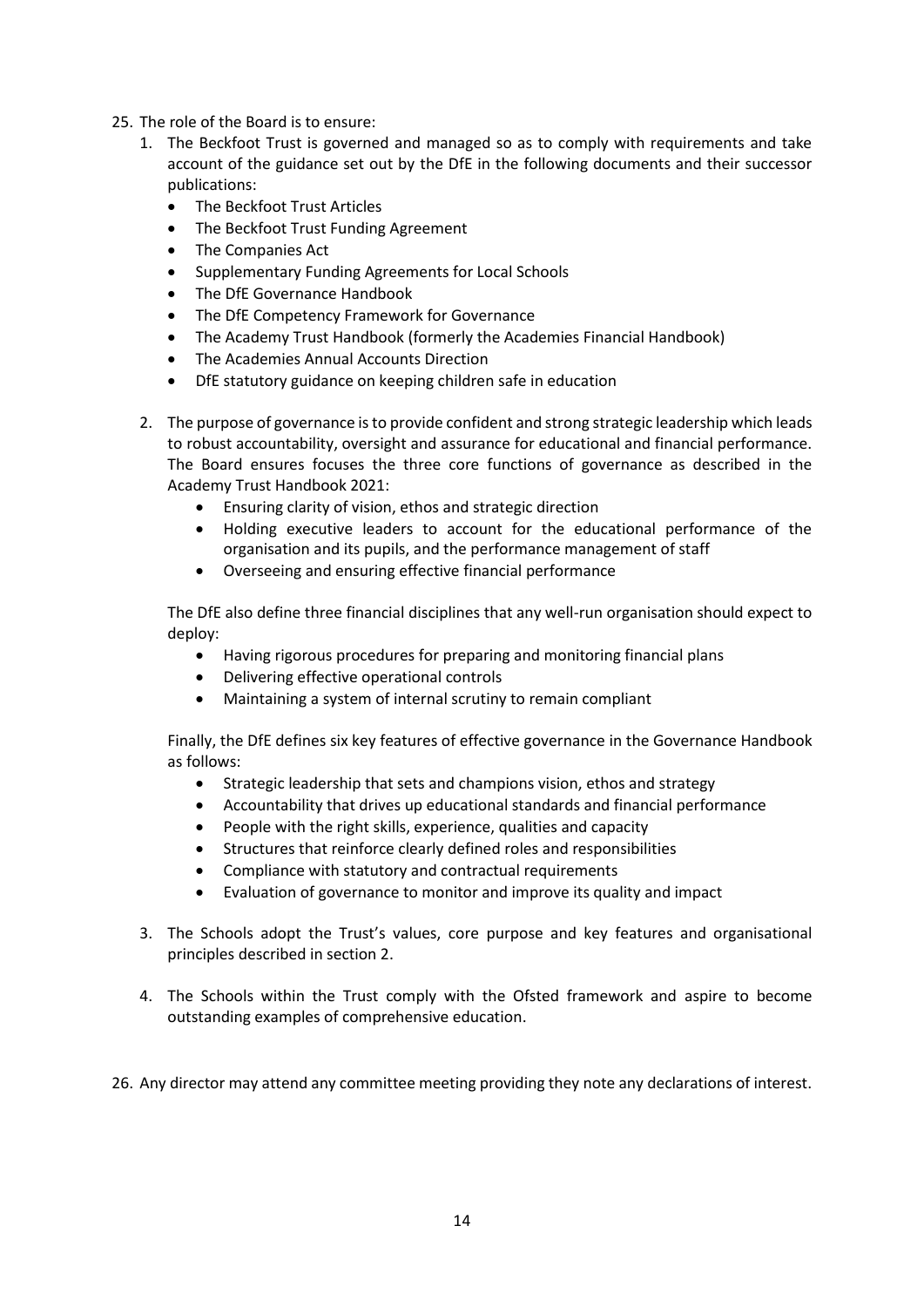# <span id="page-14-0"></span>7 Committees of the Board

# <span id="page-14-1"></span>**Education Committee for School Improvement Delegations**

- 27. The Education Committee of the Board will be made up of:
	- 1. The CEO
	- 2. The Chair of Trustees
	- 3. Directors/Trustees with appropriate experience
	- 4. The School Improvement Director (advisor)
	- 5. The Associate Director School Evaluation and Effectiveness (advisor)
	- 6. Trust Executive Headteachers (advisors)
	- 7. Other school improvement advisors by invitation

Only Directors present have voting rights (Advisors are not Directors/Trustees). Attendance figures will be noted in the Annual Report and Accounts based on the number of Directors/Trustees nominated to attend the Committee although all are welcome to attend.

- 28. The role of the Education Committee is to take delegated responsibility for the educational performance of the schools within the Trust. Their remit is to:
	- Ensure all students are safeguarded..
	- Systematically monitor the performance of the school against the Ofsted framework
	- Assess and document the level of risk to becoming outstanding for each school within the **Trust**
	- To co-ordinate the brokering of Central Improvement Team support
	- Assess the effectiveness of the leadership in each Local School
	- Approve and monitor Trust Statutory Policies described in Section 2 Point 10
	- Approve and monitor Trust non-statutory Statements/Procedures described in Section 2 Point 10

### <span id="page-14-2"></span>**Business Committee for School Improvement Delegations**

- 29. The Business Committee of the Board of Director/Trustees will be made up of:
	- 1. The CEO and Accounting Officer
	- 2. The Chair of the Board
	- 3. Directors/Trustees with appropriate experience
	- 4. Finance Director & Chief Financial Officer (Advisor)
	- 5. Human Resources Director (Advisor)
	- 6. Operations Director (Advisor)
	- 7. Other business management advisors by invitation (CIT Associate Directors, Cluster Business managers)

Only Directors present have voting rights (Advisors are not Directors/Trustees). Attendance figures will be noted in the Annual Report and Accounts based on the number of Directors nominated to attend the Committee although all are welcome to attend.

- 30. The role of the Business Committee is to take delegated responsibility for:
	- 1. Financial Management of the schools in accordance with the Academy Trust Handbook and academies accounts Direction. Specifically for:
		- a. Delegating responsibility to the Central Improvement Team and Local School Headteacher via the 'Business Management Manual'
		- b. Recommending budgets to the Board for approval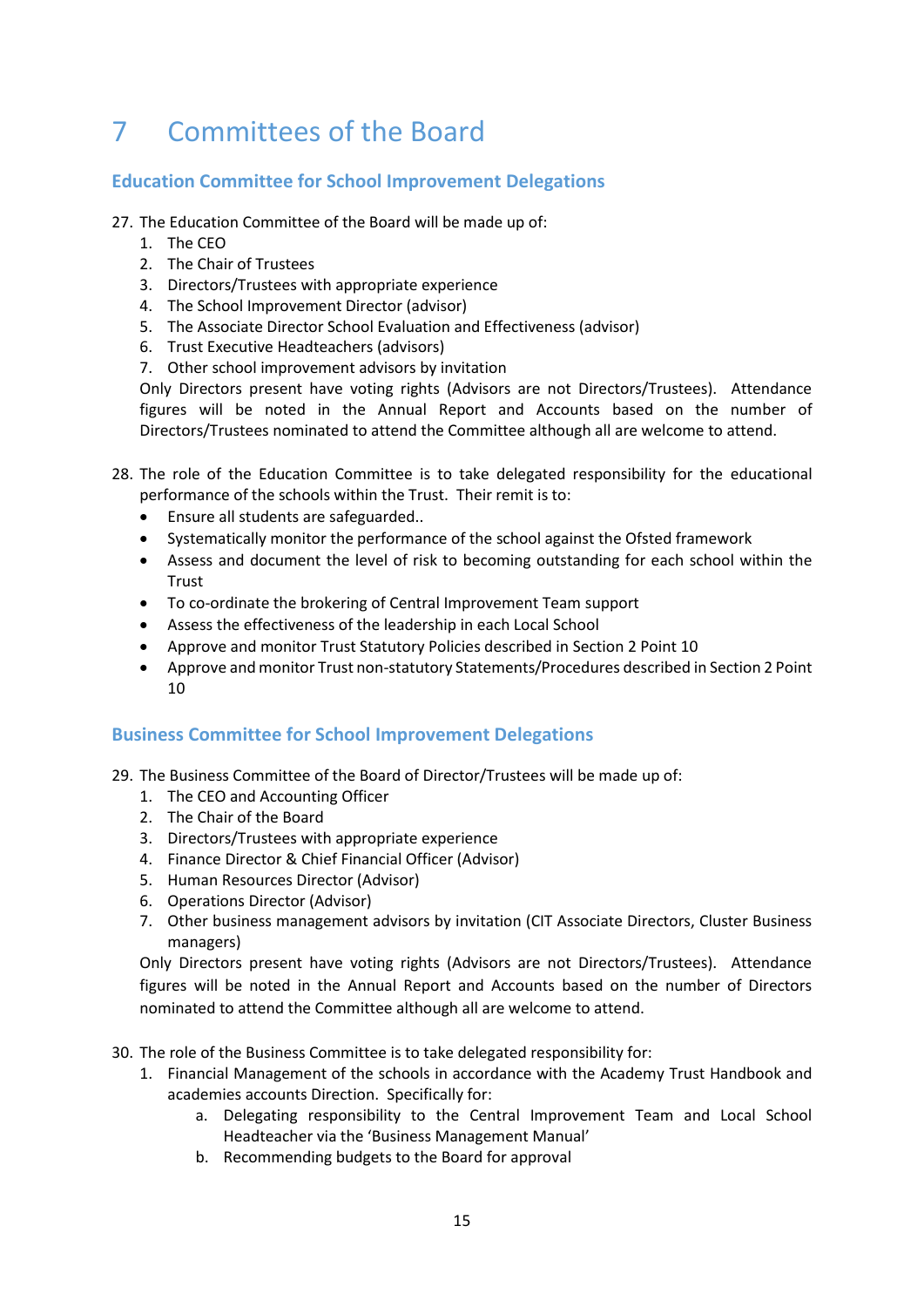- c. Reviewing and approving proposals for the annual budget for the Local School for consideration by the Board
- d. Reviewing management accounts reports which enable the current and predicted end of financial year situation of the Local school to be determined and assist the Local School to achieve the necessary financial outcomes
- e. Approving financial activity where Board approval is required in accordance with the Financial Procedures described in the 'Business Management Manual'
- f. Reviewing the Trust Risk Registers and making recommendations to the Board
- 2. The organisation of staffing arrangements to meet the aims of the Trust and so as to develop talent and remain compliant with employment legislation. Specifically for:
	- a. Delegating responsibility to the CEO, Central Improvement Team and Local School Headteacher via the 'Business Management Manual' for planning the workforce, recruitment and employment matters
	- b. Monitoring the attraction and retention of staff, staff well-being and welfare
- 3. Assessing the effectiveness of the Trust's cluster business management and central services provision including its development, implementation and the delegation of responsibility to Central Improvement Team, Local School Headteacher and Local School Committee via the 'Business Management Manual'. Including but not limited to:
	- a. Finance, accountancy and audit
	- b. Legal
	- c. Human Resources and Payroll
	- d. Compliance and Health and Safety
	- e. Marketing and corporate communications
	- f. Estate Management
	- g. Central ICT Services
	- h. Community services
- 4. Approve and monitor Trust Statutory Policies described in Section 2 Point 10.
- 5. Approve and monitor Trust non-statutory Statements/Procedures described in Section 2 Point 10.

# <span id="page-15-0"></span>**Local School Committee Delegations**

- 31. Subject to provisions of these Terms of Reference, the Companies Act 2006, the Articles and to any directions given by the Board, the Local School Committee may exercise such of the powers of the Company as may be specifically delegated to it. Unless and until the Board decides otherwise, it specifically delegates to the Local School Committee the following duties:
	- 1. Be aware of and promote the Trust's Core Purpose and key features described in section2.
	- 2. Taking particular responsibility for ensuring:
		- Student welfare and well-being
			- Staff welfare and well-being
			- Family engagement
	- 3. To systematically review and survey results related to student well-being, staff well-being and family engagement and ensure continuous improvement.
	- 4. To hold meetings at times identified in the Trust's Meetings and Arrangements Calendar (MAC) and to an agenda that includes the priorities for reporting that it includes.
	- 5. To appoint a clerk and make minutes of LSC meetings available to the CIT as soon as practical after meetings.
	- 6. Be aware of, understand and advocate for the school's progress by understanding:
		- Self Evaluation Form
		- School Improvement Plan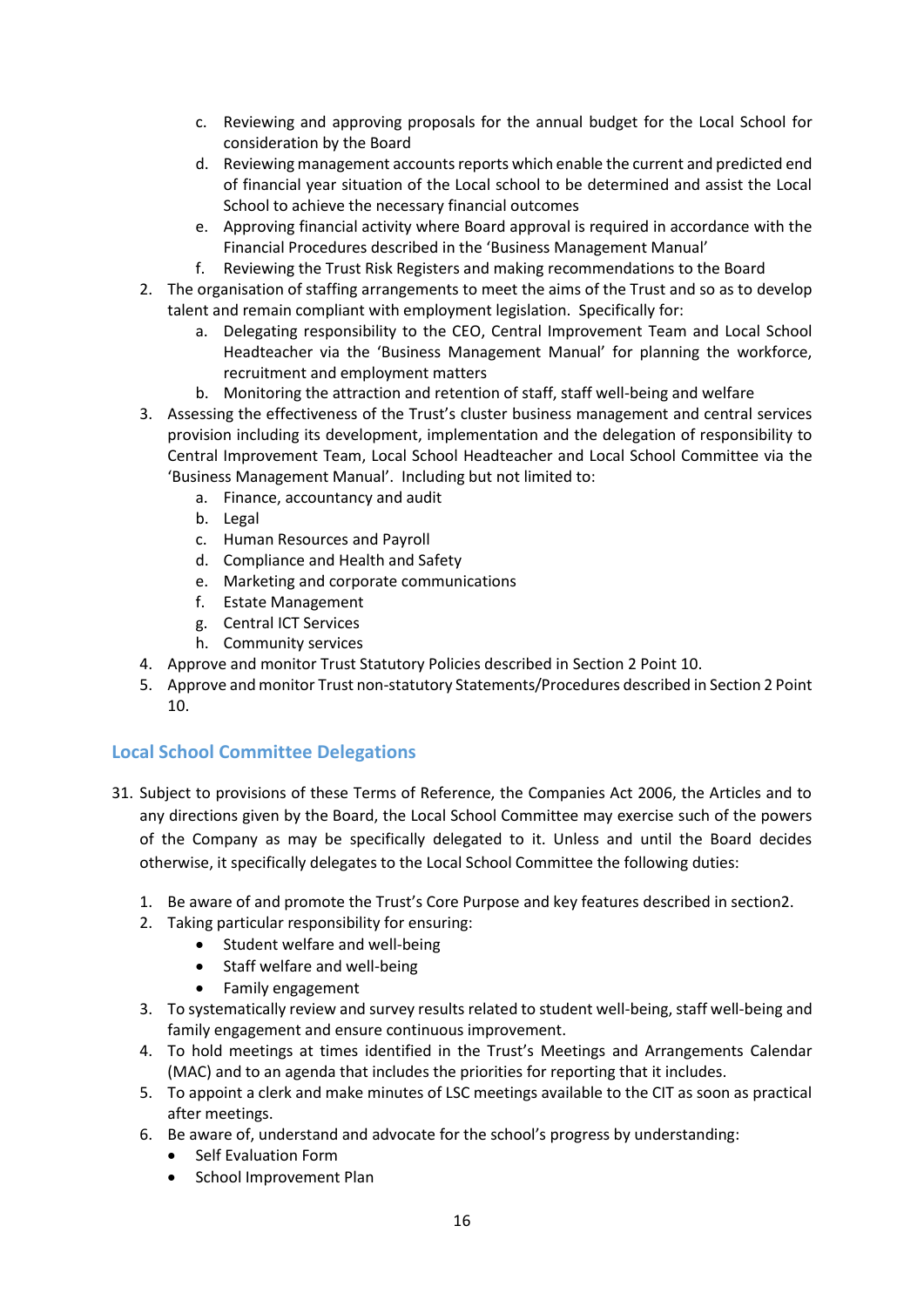- External Reviews
- 7. To act for the Board when requested as members of recruitment panels, appeals committees related to staff and student discipline and grievance or in relation to complaints.
- 8. Approve and monitor Local School Statutory Policies described in Section 2 Point 10.
- 9. Approve and monitor Local School non-statutory Statements/Procedures described Section 2 Point 10.
- 10. To propose appointments of Local School Committee members with specific responsibilities as it requires or as directed by the Board.
- 11. Advise the Board on any matters that arise related to:
	- The implementation of Trust Statutory Policies
	- The implementation of Trust non-statutory Statements/Procedures
	- Other identified Risks to the Trust
- 12. To set up a Register of LSC members' Business Interests and to set up an LSC members' Skills and Experience Matrix.

### <span id="page-16-0"></span>**Audit Committee of the Board Delegations**

32. The Audit Committee of the Board will be made up of:

- 1. One Director/Trustee assuming the role of Chair
- 2. The remaining Directors/Trustees not members of the Business Committee for School Improvement.
- 33. The role of the Audit Committee is to take delegated responsibility for:
	- 1. Identifying on a risk-basis (with reference to its risk register) the areas it will review each year, modifying its checks accordingly.
	- 2. The External Audit function including the appointment process for external advisors as necessary. External Auditors are appointed by the Members on the recommendation of the Audit Committee.
	- 3. Directing the Trust's programme of internal scrutiny and reporting to the Board on the adequacy of the Trust's financial and other controls and management of risks. The internal scrutiny function must focus on:
		- Evaluating the suitability of, and level of compliance with, financial and other controls. This includes assessing whether procedures are designed effectively and efficiently, and checking transactions to confirm whether agreed procedures have been followed
		- Offering advice and insight to the Board on how to address weaknesses in financial and other controls, acting as a catalyst for improvement, but without diluting management's responsibility for day to day running of the Trust
		- Ensuring all categories of risk are being adequately identified, reported and managed.
	- 4. Oversight of information submitted to DfE and ESFA that affects funding, including pupil number returns and funding claims (for both revenue and capital grants) completed by the Trust is accurate and in compliance with funding criteria.

### <span id="page-16-1"></span>**Remuneration Committee Delegations**

- 34. The Remuneration Committee of the Board will be made up of:
	- 1. The Trust Chair.
	- 2. The Trust CEO (with careful attention to conflicts of interest).
	- 3. Two Directors/Trustees.
- 35. The role of the Remuneration Committee of the Board is to take delegated responsibility for: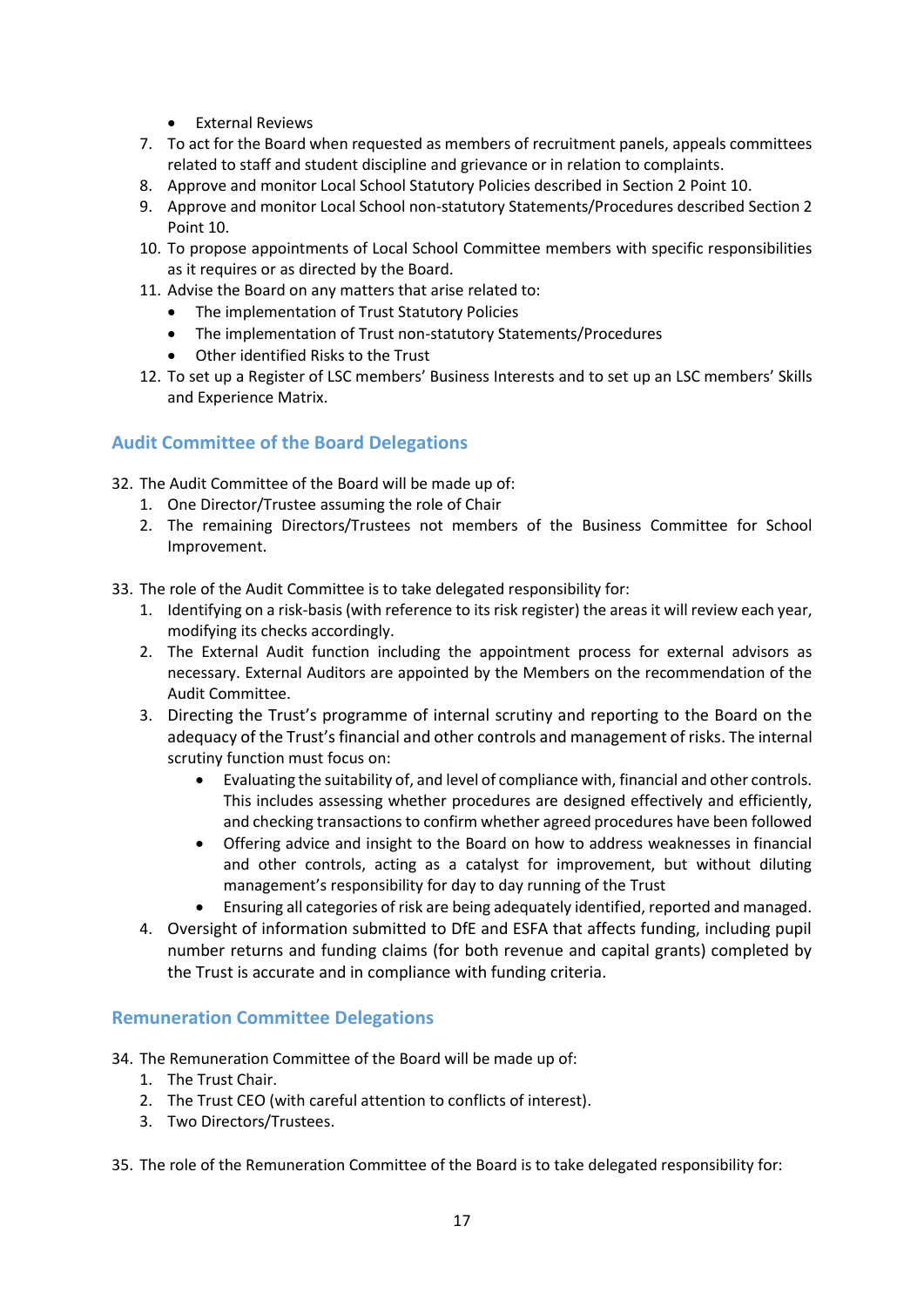- 1. Managing Trust CEO's performance and remuneration.
- 2. Annually reviewing the Trust's Pay and Conditions Protocol and capacity to maintain it.
- 3. Making decisions related to specific pay bands for Trust staff that fall within recommended maximums and minimums as described in the School Teachers Pay and Conditions Document or the NJC guidance.
- 4. Managing the remuneration of higher paid staff and employed Director/Trustees.
	- a. Headteachers and Heads of School in Trust Local Schools
		- b. The Trust's Executive Leadership Team
	- c. Employed Directors/Trustees of the Trust
- 36. The Remuneration Committee ensures its decisions about levels of executive pay (including salary and any other benefits) follow a robust evidence-based process and are a reasonable and defensible reflection of the individual's role and responsibilities. No individual can be involved in deciding their remuneration.

### <span id="page-17-0"></span>**Ad Hoc Committees – For example Appeals**

- 37. Minimum requirement for three Committee members, two of whom must be Directors/Trustees. At least one of whom must be independent to the running of the school involved.
- 38. Formed from Directors/Trustees or LSC members or other people identified by the Board for their particular skills and experience, as necessary and taking those decisions delegated to it by the Board.
- 39. The role of ad-hoc committees varies according to need. This could include:
	- Reviewing the referrals made to the Board through the Policies for Student and Staff Discipline and Grievance
	- Investigation and resolution of complaints
	- Appeals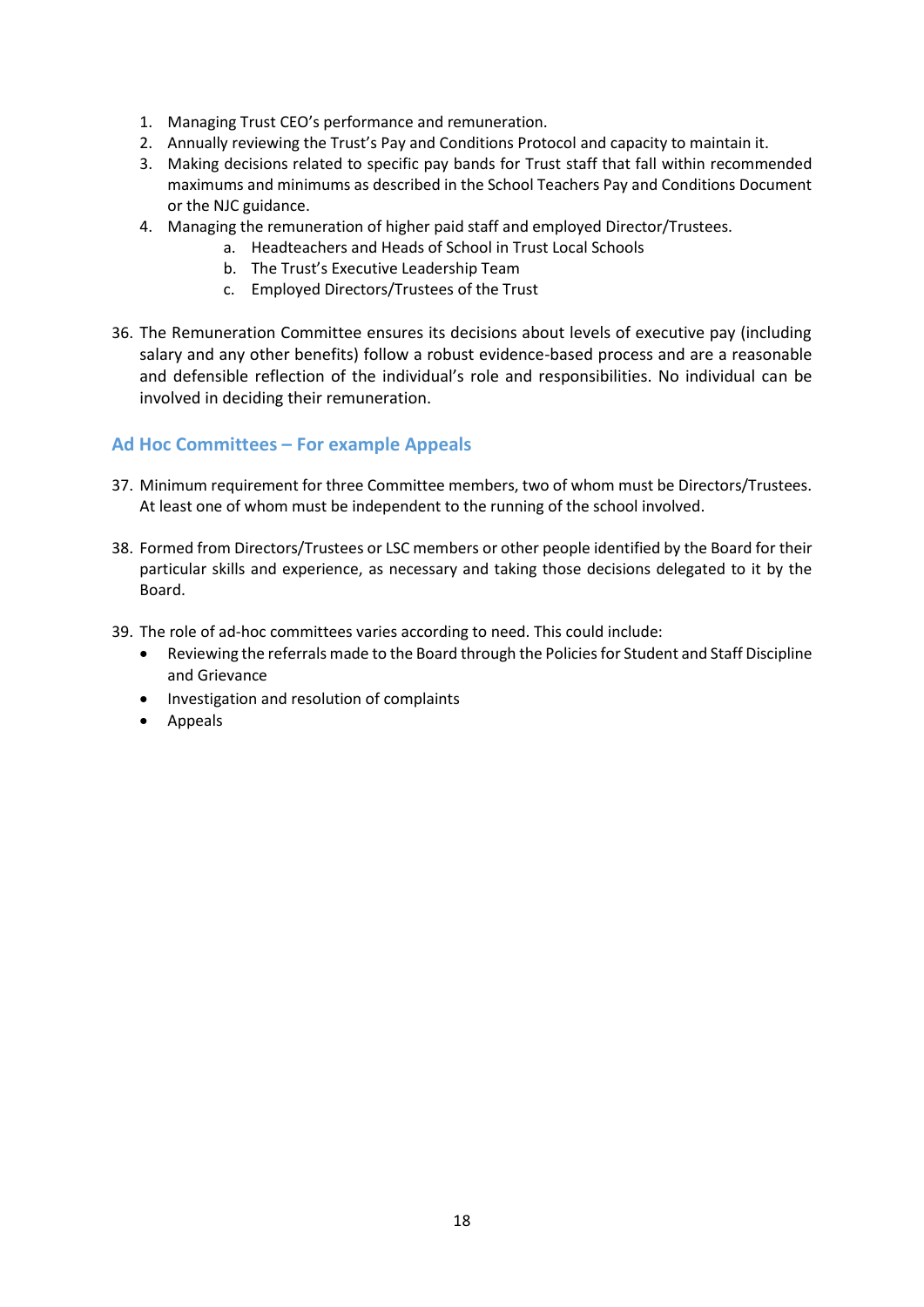# <span id="page-18-0"></span>Specific Delegated Authority to Individual Staff

#### 40. The Trust's leadership arrangements are described below:



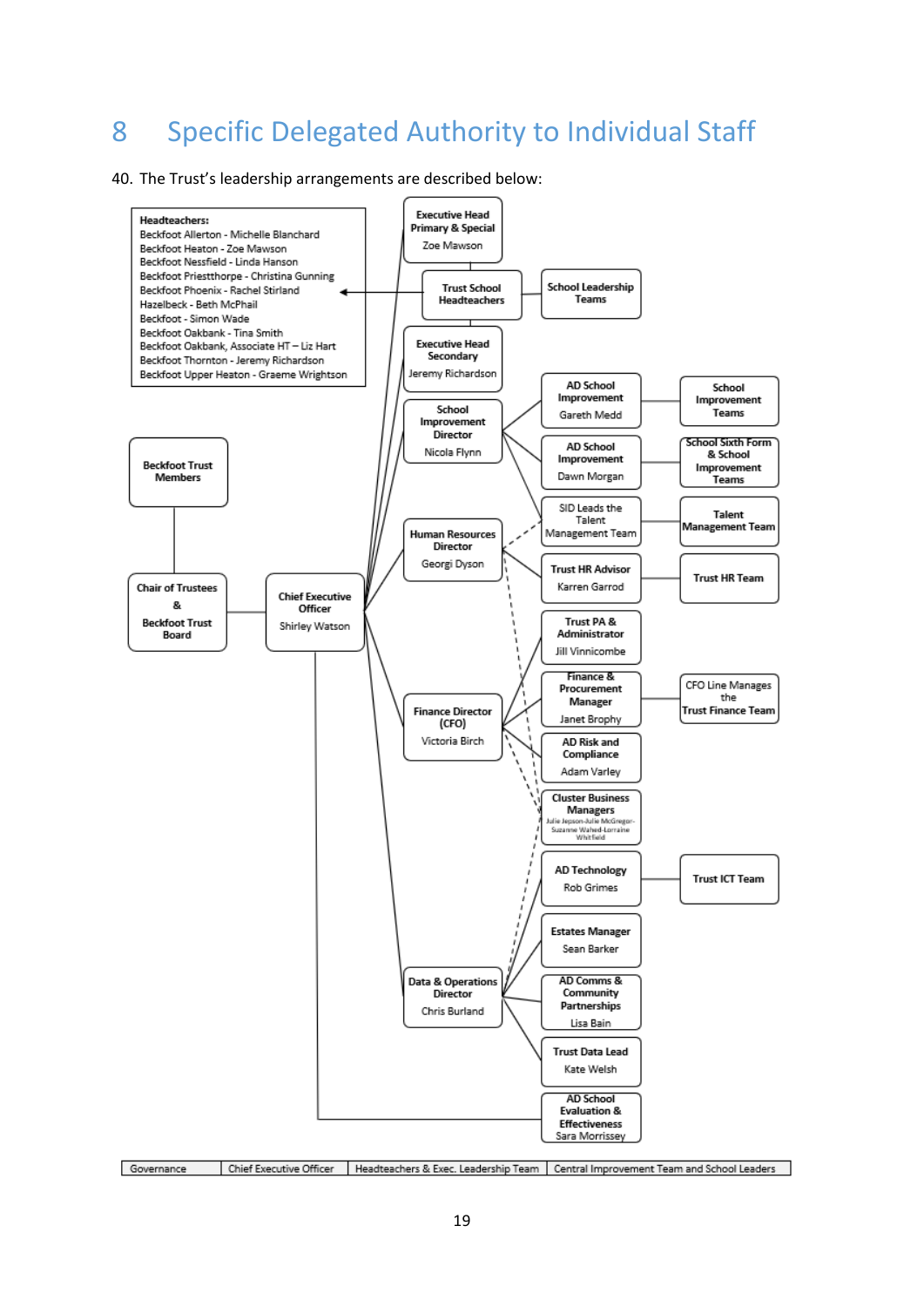The following roles are described for clarification:

## <span id="page-19-0"></span>**Chief Executive Officer (Accounting Officer)**

- 41. The Chief Executive Officer will work closely alongside the CIT to support and challenge Headteachers to fulfil the Trust Core Purpose. They will ensure that Beckfoot Trust is recognised both locally and nationally, as an example of best MAT practice. Subject to the statements and directions of the Board, the CEO shall be responsible for:
	- 1. Responsible for all aspects of the performance of the Trust and accountable to Directors/Trustees, Members, RSC, ESFA and the DfE.
	- 2. Responsibility for the co-ordination and implementation of the Creating Remarkable Schools Vision document, Trust Contract, the Corporate Strategy, Scheme of Delegation, Business Management Manual and all other Trust strategic documentation.
	- 3. Oversee the management of the Meetings and Arrangements Calendar
	- 4. Line Management of Executive Leadership Team and close working relationship with Headteachers.
	- 5. To support and to hold accountable Trust HTs for the performance of their schools.
	- 6. To ensure the genuine benefits of being in a collaborative Trust (benefits and economies of scale) are realised. To ensure ambitions for learners and staff are realized through strong aligned practice and collective efficacy.
	- 7. Chairs Trust HT Strategic Steering Group
	- 8. Oversees preparation of governance reports, update of Trust Risk Register, evaluation of KPIs and other supporting data and scrutiny of HT Self Evaluation RAG.
	- 9. Prepares reports alongside COO/ADSI for Directors/Trustees and Members, including regular update of Trust Risk Register.
	- 10. Promotes the Trust and seeks out partnerships with other Trusts and agencies who may support development of the Trust.
	- 11. Director/Trustee.

# <span id="page-19-1"></span>**Executive Headteachers**

- 42. Executive Headteachers (Primary and Secondary), in addition to leading their own Trust school, will oversee:
	- 1. The appraisal and line management of other Headteachers within their phase. (Special school HTs are linked to primary phase).
	- 2. Ensure headteachers work together to co-ordinate alignment around learner and staff strategic ambitions.
	- 3. Provide mentoring support and critical friendship
	- 4. Work alongside the HT in monitoring judgements made by the HT for the HT Self Evaluation RAG and progress towards completion of 'the 3 Year Strategic Vision' (which is presented to Trustees by the HT annually).
	- 5. Be the link to the Executive Leadership Team.
	- 6. The Executive Headteacher will be a member of the Trust Executive Leadership Team and are line managed by the CEO.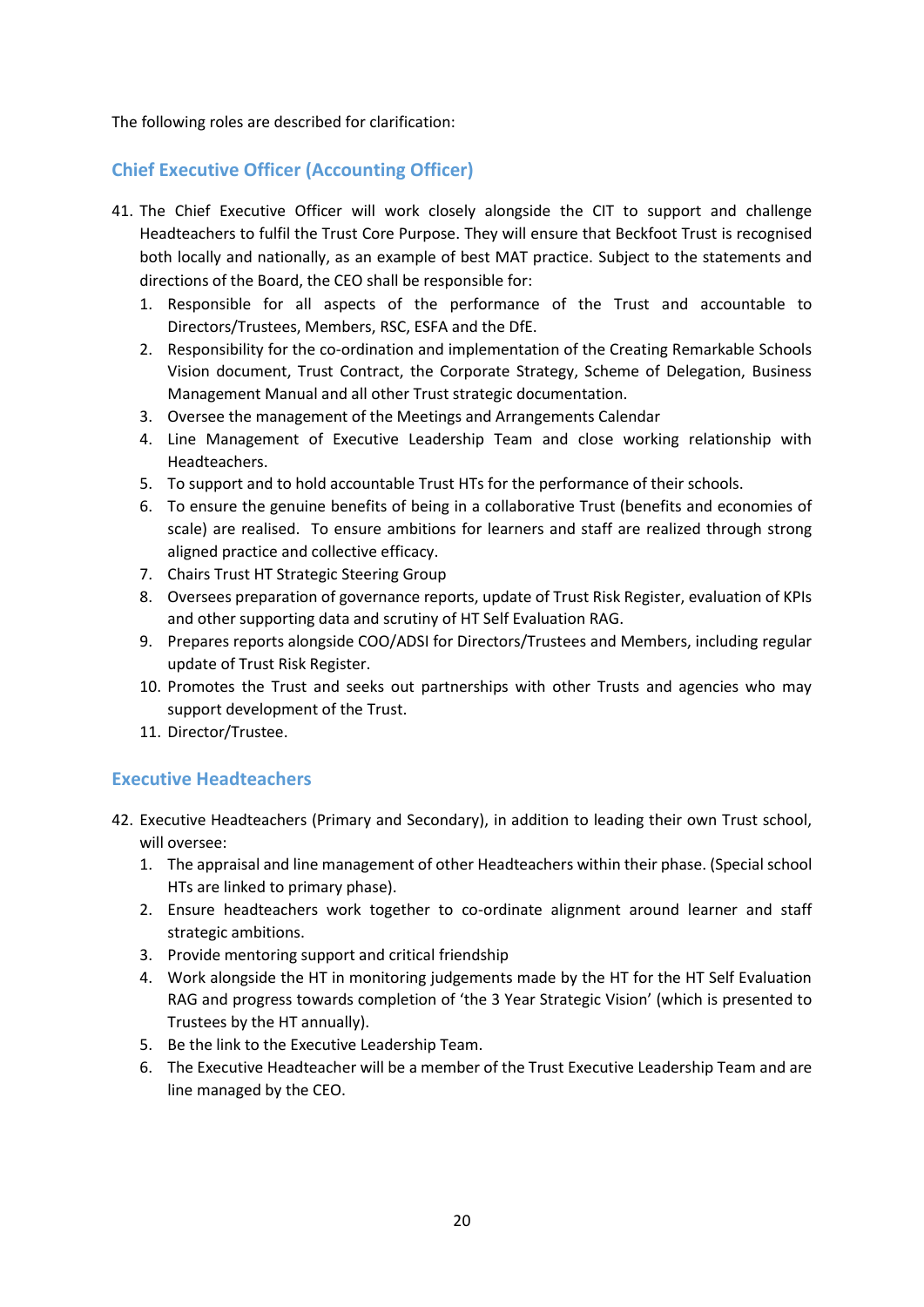### <span id="page-20-0"></span>**Local School Headteacher**

- 43. The Headteacher will work closely alongside the Executive Headteacher and CEO to fulfil the Trust Core Purpose. They will ensure that Beckfoot Trust is recognised both locally and nationally, as an example of best MAT practice. Subject to the statements and directions of the Board, the Headteacher shall be responsible for:
	- 1. The leadership and management of the Local School in accordance with the delegated authority defined in the Trust Contract, Scheme of Delegation and the Business Management Manual.
	- 2. To be responsible for the performance of the school, its culture and the welfare of pupils and staff.
	- 3. To be a passionate advocate for the Trust Vision and Values, our ambitions for learners and staff, and demonstrate an absolute commitment to aligned practice and collective efficacy.
	- 4. To monitor and remain absolutely focussed on securing outcomes for all groups of learners that place the school within the top 20% of similar schools or better.
	- 5. To update the School Self Evaluation Risk Register termly for Board reports.
	- 6. To lead the school through all external reviews and inspections and prepare paperwork for termly Team Around the school meetings.
	- 7. Undertake the full range of duties and responsibilities as required by the CEO as set out in the Trust HT Job Description, Scheme of Delegation and the STPCD.
	- 8. Co-ordinate the leadership of the Local School Committee.
	- 9. Communicate effectively with pupils, staff, parents, carers and community.
	- 10. To lead recruitment and retention strategies and ensure they are aligned to Trust expectations.
	- 11. To monitor, evaluate, analyse and review the effectiveness of the school's policies, practices and priorities, including Health and Safety, Safeguarding and British Values.
	- 12. Attend Trust HT Steering Group and Trust Education Committee on request. Attend Board meetings at invitation.
	- 13. Line Managed by the Executive Headteacher and accountable to the CEO for the performance of the school.

### <span id="page-20-1"></span>**School Improvement Director**

- 44. The School Improvement Director will work closely alongside the CEO to support and challenge Headteachers to fulfil the Trust Core Purpose. They will ensure that Beckfoot Trust is recognised both locally and nationally, as an example of best MAT practice. Subject to the statements and directions of the Board, the School Improvement Director shall be responsible for:
	- 1. Bespoke support and challenge proportionate to risk as signposted through the Trust School RAG and Trust Contract
	- 2. Collaborative Network and Project leadership
	- 3. Compliance including Safeguarding.
	- 4. Talent Management
	- 5. Review of academic progress and other indicators linked to Trust assessment KPIs
	- 6. Member of the Executive leadership Team and LM by CEO.
	- 7. Attend Education Committee meetings.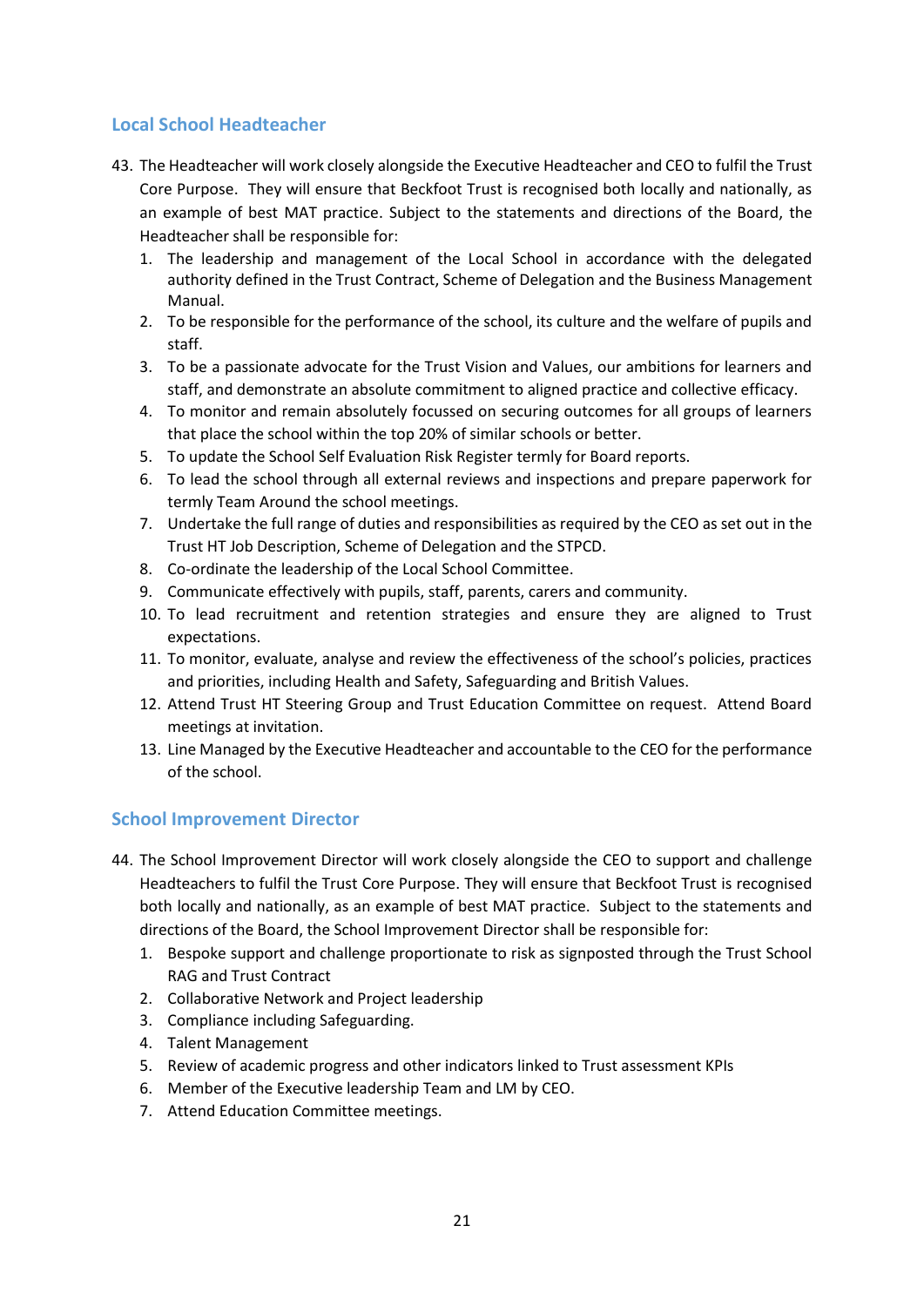### <span id="page-21-0"></span>**Human Resources Director**

- 45. The Human Resources Director is responsible for the HR strategy for the Trust. Responsible for the HR Lifecycle: Brand Attraction – Recruitment – Onboarding – Development – Retention – Exit – Advocacy. They lead a centrally Managed Trust wide HR provision. Subject to the statements and directions of the Board, the Human Resources Director shall be responsible for:
	- 1. Deliver centrally managed HR services including HR Technical advisory service, case work support.
	- 2. Responsible for a central recruitment strategy process that ensures the Trust presents itself as a market leading organisation, providing an inclusive end to end process.
	- 3. Working with the SID and TMT to deliver and monitor effectiveness of the Trusts strategic development framework including the implementation of a Professional Development policy (Appraisal), to act as gatekeeper for succession planning framework to identify current and future talent and to develop a blended PD offer.
	- 4. Managing out-sourced service providers: Payroll and pension Liaison services, HR Legal Services, Central HR software (Civica), Occupational Health Services
	- 5. Working in partnership with recognised professional associations and Unions on collective bargaining (JCNC) and individual case work
	- 6. Maintaining standards of conduct and resilience to maximise the capacity of the staffing structure
	- 7. Ensuring compliance with employment and other people related legislation including GDPR
	- 8. Statutory reporting obligations including: Office of National Statistics, DfE returns, National Annual Apprenticeship return and Gender Pay Gap reports.
	- 9. Co-ordinating the Trust HR User Group, Workload and Wellbeing, Trust Mental Health First Aid Team, Other groups as necessary.
	- 10. For all aspects of responsibility, to shape policy, define metrics and review impact.
	- 11. To prepare relevant reports identified within the MAC.
	- 12. Attends Trust Business Cttee (and Education Cttee when invited).
	- 13. Member of Executive Leadership team and LM of Trust HR Advisory team
	- 14. LM by CEO

### <span id="page-21-1"></span>**Finance Director (Chief Financial Officer)**

46. The Finance Director (CFO) oversees both the Finance and Governance strategy for the Trust. Subject to the statements and directions of the Board, the Finance Director shall be responsible for:

Finance:

- 1. Overseeing the financial planning and analysis cycle for the Trust.
- 2. Ensuring effective financial management and controls are in place across the Trust and are constantly being developed and maintained.
- 3. That Headteachers are supported to take responsible financial management of their schools.
- 4. Facilitation of financial collaboration between schools to maximise economies of scale.
- 5. Supporting Trust procurement
- 6. Managing cash balances and growing Trust income
- 7. Managing financial reserves including the capital reserve position
- 8. Identifying areas of risk and mitigating the financial risk
- 9. Coordination of the Trust Finance User group.

### Governance:

The Trust operates a model of single governance. Key elements of the role include.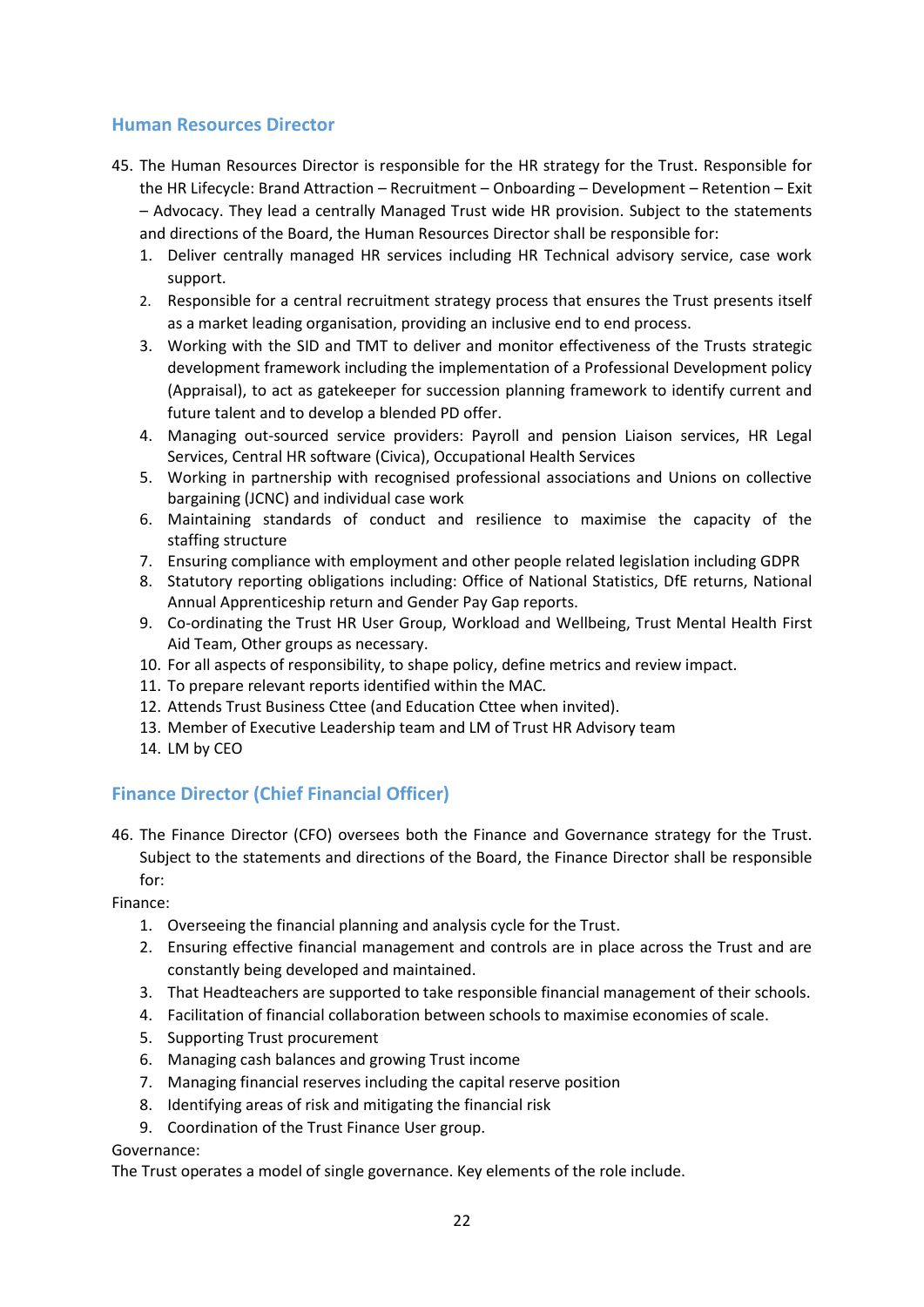- 1. Supporting the executive/ non executive relationship between the CEO and Chair of Trustees.
- 2. Overseeing the management of key written documents including Board Reports, the Scheme of Delegation, Corporate Strategy, Business Management Manual.
- 3. Organising the Annual cycle of meetings and clerking arrangements (Trust Board, Education Cttee, Business Cttee, Audit Cttee, Members Meetings).
- 4. Organising the Meetings and arrangements Calendar (MAC)
- 5. LM: AD Risk and Compliance, Finance and Procurement Manager
- 6. Member of ELT, LM by CEO.
- 7. Work closely with the CEO and School Improvement Director to ensure school curriculum and leadership structures are cost efficient.
- 8. Lead the Trust's central administrative team
- 9. Attend Business Committee meetings.

### <span id="page-22-0"></span>**Data and Operations Director**

47. The Data and Operations Director oversees the strategic and operational management of Data, Estates, Technology and Communications and External Relations. Subject to the statements and directions of the Board, the Data and Operations Director Director shall be responsible for: The core purpose of the role is to secure the operational effectiveness of services and facilities that support schools ensuring they can deliver and sustain educational excellence. They ensure key staff effectively deliver on key operational priorities, and development and implementation of the strategies listed below. They support the work of User groups for Data, Estates, Communications and Technology.

Responsibility for:

- 1. Communications Strategy
- 2. Data Strategy
- 3. Digital Strategy
- 4. Environmental Strategy
- 5. Estates Strategy
- 6. External Community Relations Strategy
- 7. Parental Involvement Strategy
- 8. For all aspects of responsibility, to shape policy, define metrics and review impact.
- 9. Member of the Executive leadership Team and LM by CEO.
- 10. Attend Business Committee meetings.

### 48. Not used

### <span id="page-22-1"></span>**Headteacher Steering Group**

49. The Trust Headteacher Steering Group is not a Committee of the Board but it does have a key role to play in the strategic development of the Trust. Trust Headteachers will meet along with the Central Improvement Team collectively once every half term to shape strategic development of the Trust. The meetings will be chaired by the CEO. This group monitors the effective implementation of the Trust School improvement Framework and exploration of the best practice across Local Schools. The group also reviews the Corporate Strategy and agrees shared collaborative activity. Agenda's will align to the Meetings and Arrangements Calendar.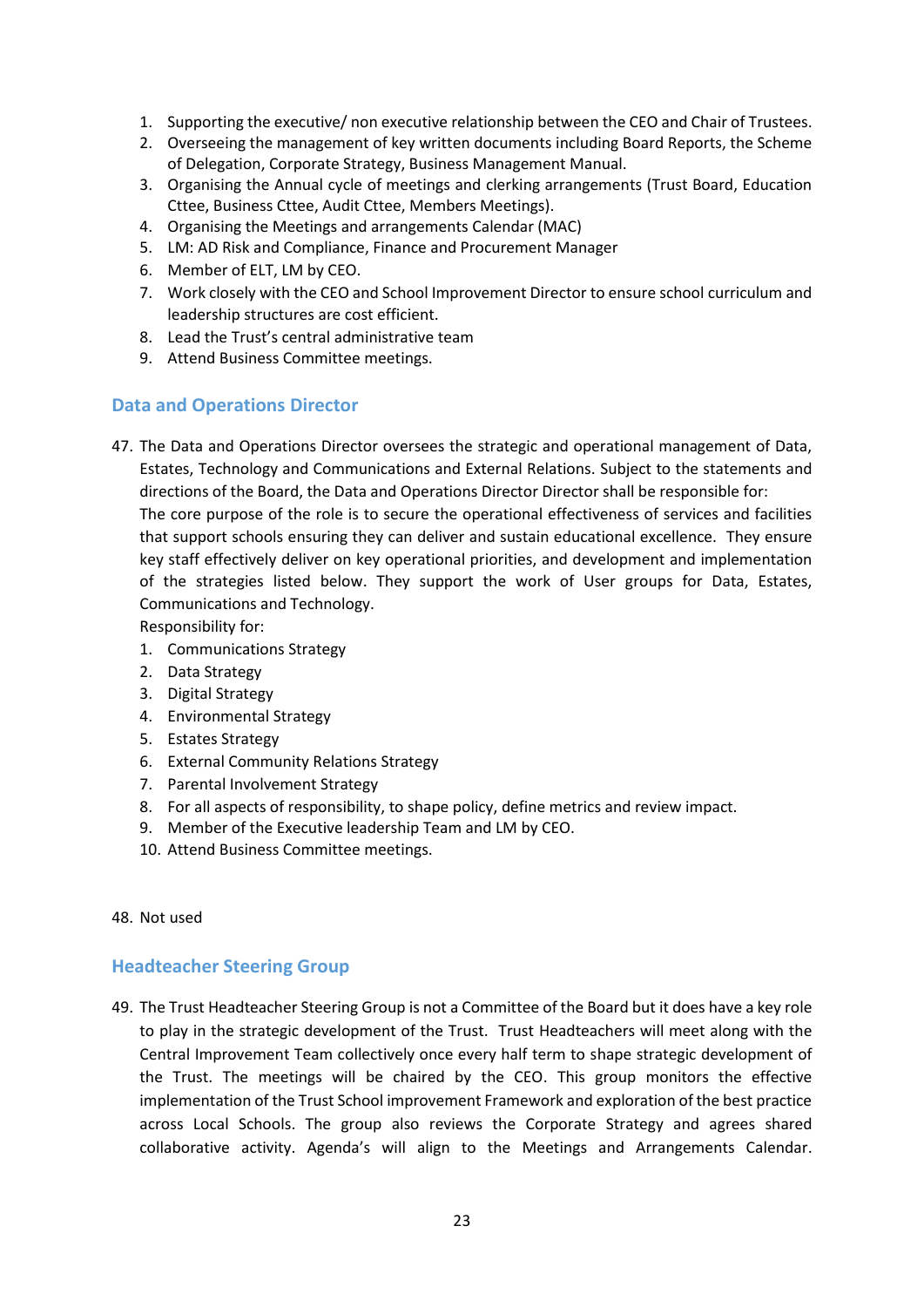Headteachers will be asked to act in an advocacy role for the development across the Trust of key strategic themes identified within the School Improvement Toolkit.

# <span id="page-23-0"></span>**Other Staff**

50. Members of staff with delegated responsibilities for financial management, HR and compliance should be aware that these must be exercised in accordance with Business Management Manual.

# <span id="page-23-1"></span>9 Conditions of appointment for Directors/Trustees and/or LSC Members

### <span id="page-23-2"></span>**Persons Ineligible to be Directors/Trustees and/or LSC Members**

- 51. No person shall be qualified to be a Director/Trustee or LSC Member unless he or she is aged 18 or over at the date of his or her election or appointment. No current student/pupil of the Local school shall be an LSC member.
- 52. Director/Trustee or LSC Member shall cease to hold office if he or she:
	- Becomes incapable by reason of mental disorder, illness or injury of managing or administering his or her own affairs;
	- Is absent without the permission of the LSC members from all their meetings held within a period of six months and the Board resolve that this office be vacated.
	- Is disqualified from acting as a trustee by virtue of section 72 of the Charities Act 1993 (or any statutory re-enactment or modification of that provision).
	- Acts or seeks to act against the Trust in any legal matter.

53. A person shall be disqualified from holding or continuing to hold office If:

- His or her estate has been sequestrated and the sequestration has not been discharged, annulled or reduced;
- He or she is the subject of a bankruptcy restrictions order or an interim order.
- He or she has been removed from the office of charity trustee or trustee for a charity by an order made by the Charity Commission or the High Court on the grounds of any misconduct or mismanagement in the administration of the charity for which he or she was responsible or to which he or she was privy, or which he or she by his or her conduct contributed to or facilitated.
- He or she is included in the list of teachers and workers with children or young persons whose employment is prohibited or restricted under section 1 of the Protection of Children Act 1999; or
- He or she is Disqualified from working with children under section 35 of the Criminal Justice and Court Services Act 2000.
- He or she is a person in respect of whom a direction has been made under section 142 of the Education Act 2002.
- He or she has, at any time, been convicted of any criminal offence, including any that have been spent under the Rehabilitation of Offenders Act 1974 as amended, but excluding any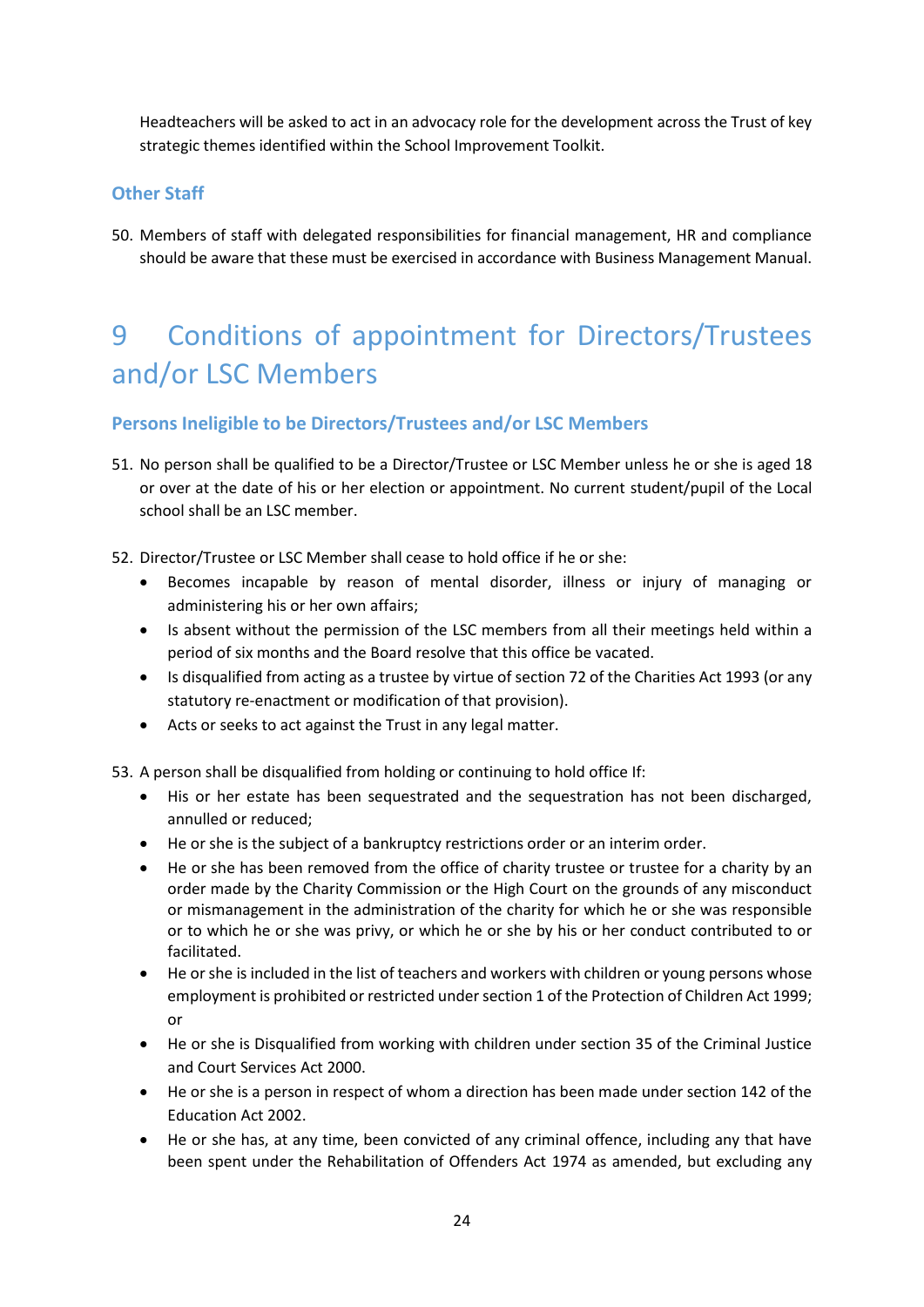offence for which the maximum sentence is a fine or a lesser sentence except where a person has been convicted of any offence which falls under section 72 of the Charities Act 1993.

- He or she has not provided to the Chair of the Board a criminal record certificate at an enhanced disclosure level under the Safeguarding Vulnerable Groups Act 2006 as amended by the Protection of Freedoms Act 2012 . In the event that the certificate discloses any information which would in the opinion of the Chair of the Board confirm their unsuitability to work with children that person shall be disqualified. If a dispute arises as to whether a person shall be disqualified, a referral shall be made to the Secretary of State to determine the matter. The determination of the Secretary of State shall be final.
- 54. Where a person becomes disqualified from holding, or continuing to hold office he or she, shall upon becoming so disqualified, give written notice of that fact to the Clerk.

### <span id="page-24-0"></span>**Conflicts of Interest**

- 55. The income and property of the Trust and Local School must be applied solely towards the provision of the Objects as detailed in the Articles. The restrictions which apply to the Director/Trustees with regard to having a Personal Financial Interest shall also apply to the LSC Members.
- 56. Any Director/Trustee or LSC Member who has any duty or personal interest (including but not limited to any Personal Financial Interest) which conflicts or may conflict with his or her duty to act solely in the interest of the Trust shall disclose that fact to the appropriate Clerk as soon as he or she becomes aware of it.

Director/Trustee or LSC Members must absent themselves from any discussions in which it is possible that a conflict will arise between his or her duty to act solely in the interests of the Trust and any duty or personal interest (including but not limited to any Personal Financial Interest).

# <span id="page-24-1"></span>10 Terms of Reference for a Meeting of the Board or a Committee of the Board

- 57. The Board shall act subject to the Articles of Association.
- 58. Any delegation of powers by the Board under this document shall be made subject to any conditions the Board may impose and may be revoked or altered by it. The functions, meetings and proceedings of the Committees and Local School Committees shall be subject to regulations (if any) made by the Board from time to time.

### <span id="page-24-2"></span>**Composition of the Board**

59. The membership of the Board includes twelve posts as described in the Articles of Association.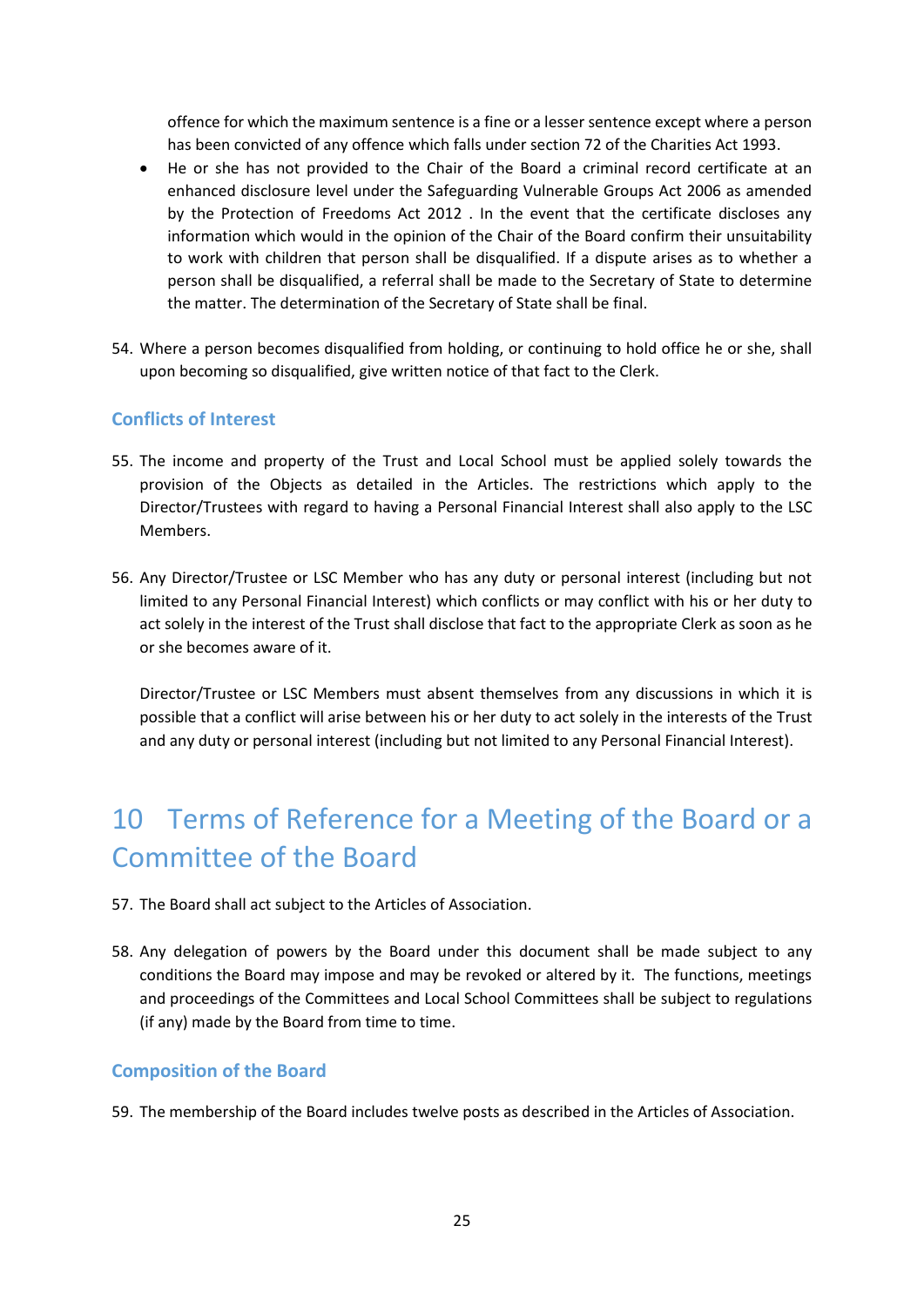### <span id="page-25-0"></span>**Composition of a Committee of the Board**

60. The membership of the Committees shall be determined by the Board. In some cases, the Board may co-opt an LSC member or any other appropriately qualified person, to act for it on recruitment panels, appeals committees related to staff and student discipline and grievance or in relation to complaints. Any director may attend any committee meeting providing they note any declarations of interest. This is of particular importance if members of the Business Committee attend Audit Committee meetings.

### <span id="page-25-1"></span>**Term of Office Directors/Trustees**

61. The Term of office for Directors/Trustees is described in the Articles of Association.

### <span id="page-25-2"></span>**Chairs and Vice Chairs**

- 62. The Chair and Vice Chair of the Board and its Committees will be appointed by the Board.
- 63. If the Chair or Vice Chair is absent from any meeting of the Board or its Committees, those Directors/Trustees present shall appoint one of their number to chair the meeting. The provisions for quorum of meetings shall apply.

### <span id="page-25-3"></span>**Meetings of the of the Board and Committees**

64. The Board shall hold such meetings and committee meetings as may be necessary. All meetings shall be convened by the Clerk, who shall send to the Board members written notice of the meeting and a copy of the agenda (and any relevant papers) at least seven clear days in advance of the meeting.

A meeting of the Board shall be called by the Clerk whenever requested by the Chair or at the request in writing of any three Director/Trustees. Where there are matters demanding urgent consideration, the Chair or, in his or her absence, a Director/Trustee may waive the need for seven days' notice of the meeting and substitute such notice as he or she thinks fit.

The convening of a meeting and the proceedings conducted shall not be invalidated by reason of any individual not having received written notice of the meeting or a copy of the agenda.

### <span id="page-25-4"></span>**Quorum**

- 65. No meeting of the Board may be held unless at least three Directors/Trustees are present. If in the course of a meeting of the number of Directors/Trustees present ceases to constitute a quorum, the meeting shall be terminated forthwith or will continue as a discussion forum with no decision making authority.
- 66. No meeting of a Board Committee may be held unless at least three Directors/Trustees are present or two Directors/trustees and one co-opted member of the LSC or other appropriately qualified person throughout the meeting. In all cases Directors/Trustees must form a majority of the Committee. If the number of Director/Trustees assembled for a meeting of the Committee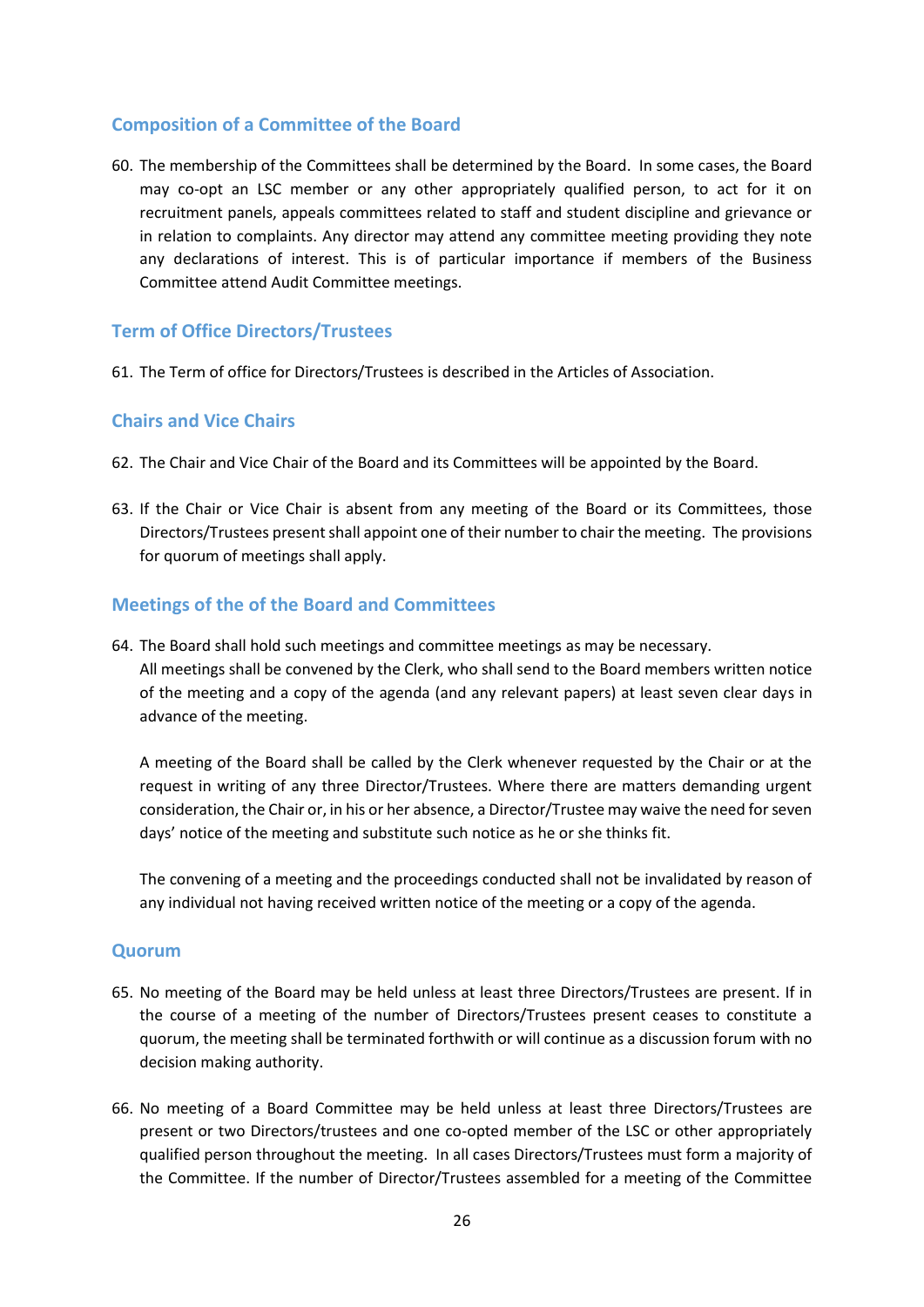does not constitute a quorum or if in the course of a meeting of the Committee the number ceases to constitute a quorum, the meeting shall be terminated forthwith or will continue as a discussion forum with no decision making authority.

### <span id="page-26-0"></span>**Proceedings of the Board and Committee Meetings**

- 67. Every question to be decided at a meeting of the Board shall be determined by a majority of the votes of the Directors/Trustees present and voting on the question. Director/Trustee shall have one vote. Where there is an equal division of votes the Chair of the meeting shall have a second or casting vote.
- 68. A Director/Trustee may not vote by proxy.
- 69. No resolution of the Board may be rescinded or varied at a subsequent meeting unless consideration of the rescission or variation is a specific item of business on the agenda for that meeting.
- 70. Any Director/Trustee shall be able to participate in meetings of the Board by telephone or video conference provided that he or she has given reasonable notice to the Clerk and that the Board has access to the appropriate equipment.

### <span id="page-26-1"></span>**Minutes and Publications**

71. Minutes will be taken of every meeting.

At every meeting of the Board or a Committee the minutes of the last meeting shall be taken as the first agenda item after any apologies, except in cases where the Directors/Trustees present decide otherwise, and, if agreed to be accurate, shall be signed as a true record.

The Clerk shall ensure that a copy of the agenda for every meeting of the Board or Committee, the draft minutes of every such meeting (if they have been approved by the Chair of that meeting), the signed minutes of every such meeting and any report, document or other paper considered at any such meeting are, as soon as is reasonably practicable, made available to the Board.

The Board or Committee may invite attendance by persons who are not Directors/Trustees where such attendance is considered by the Directors/Trustee to benefit its deliberations.

### <span id="page-26-2"></span>**Board Decisions by Email/post**

72. On rare occasions a decision or approval is needed for a Board resolution at short notice. Approval can be provided by a majority of the Board (at least seven positive votes) confirming approval of the resolution by email/post.

### <span id="page-26-3"></span>**Amendments to these Terms of Reference**

73. Terms of reference will be subject to review in each academic year and may be subject to amendment by the Board.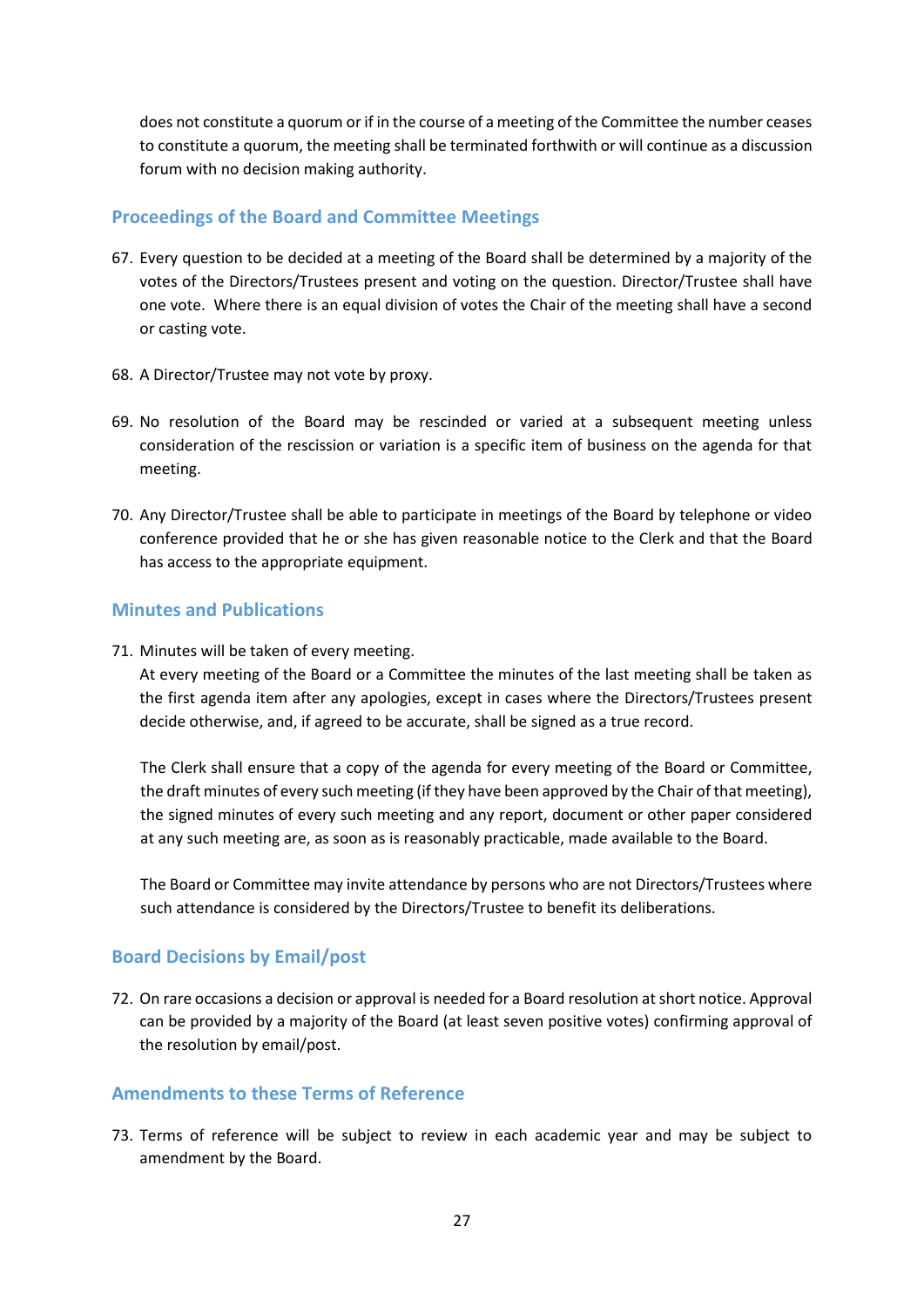# <span id="page-27-0"></span>11 Terms of Reference Local School Committee

- 74. Any delegation of powers by the Board under this document shall be made subject to any conditions the Board may impose, and may be revoked or altered by it. The functions, meetings and proceedings of the Local School Committee shall be subject to regulations (if any) made by the Board from time to time.
- 75. The members of Local School Committees are not and nothing within this document is intended to make them company directors or charity trustees.
- 76. Each LSC member shall act in the best interests of the Local School at all times. Each LSC member, upon his or her appointment, will uphold the objects of the Company as set out in the Articles of Association and all policies and procedures established by the Board from time to time.
- 77. In the event of any dispute between the Local School Committee and the Board and after the Board has considered the views of the Local School Committee, the decision of the Board shall be final.

### <span id="page-27-1"></span>**Composition of the Local School Committee**

78. The membership of the Local School Committee shall be determined in accordance with the following provisions:-

The total membership shall not be more than 9.

The membership shall comprise:

- a) the Headteacher;
- b) 1 Staff member;
- c) 1 link Director/Trustee member of the Board;
- d) up to 6 members appointed by the Board

Observers may also attend with the agreement of the Headteacher and local School Committee Chair.

- 79. The Local School Committee may continue to act notwithstanding a temporary vacancy in its composition.
- 80. Elections for the post of LSC Staff member shall be held when required by consultation with members of staff of the Local School (either teaching or non-teaching staff) on the date of the election. Any candidate must be a member of staff of the Local School at the date of the election and, if elected, throughout his or her term of office.

In the event that there is one or no candidates for the role, the Board will decide how best to fill the vacancies.

81. The Board may make such rules concerning the administration of an election held as it shall see fit from time to time. The decision of the Board in relation to any disputed matter concerning such an election shall be final.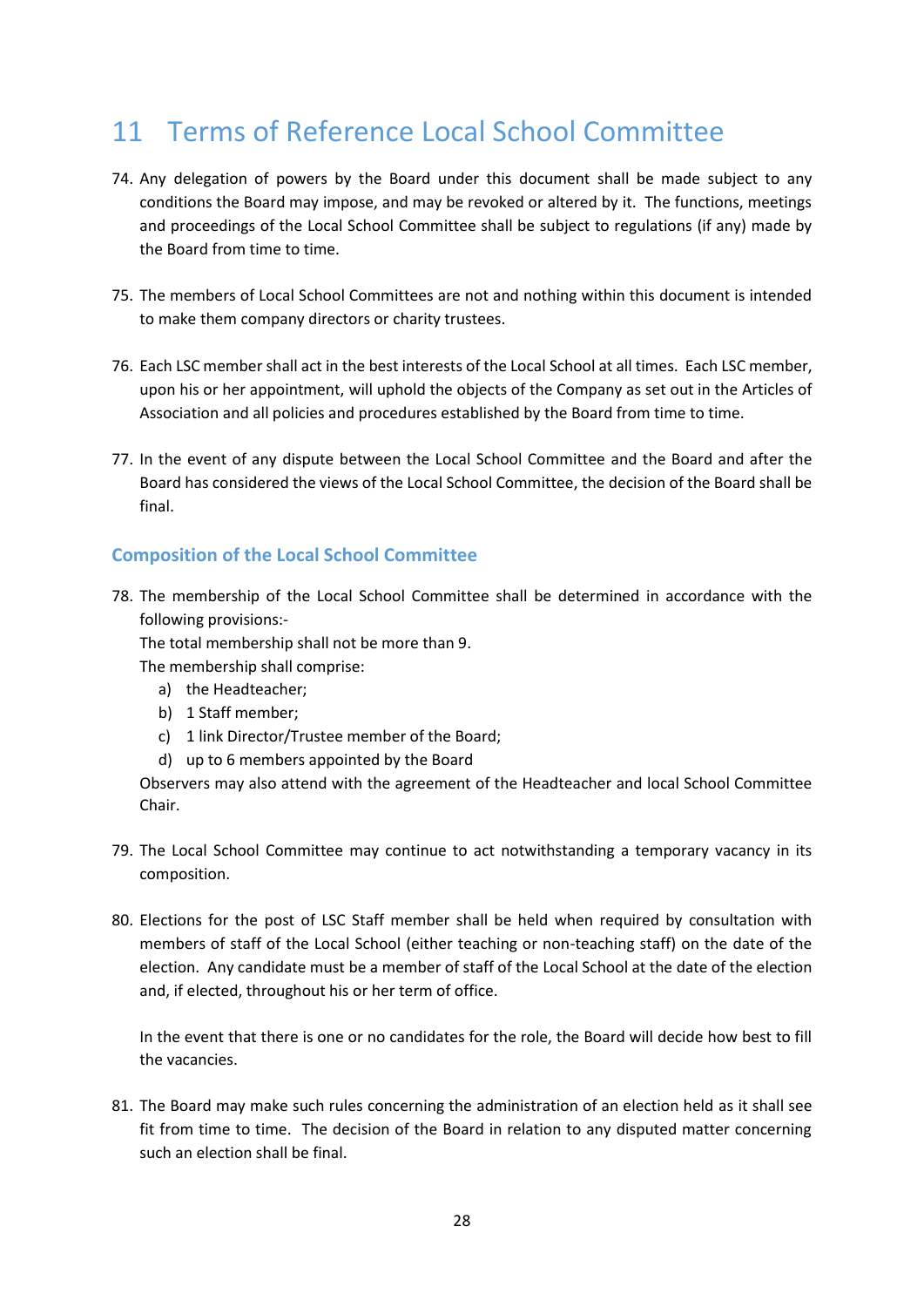### <span id="page-28-0"></span>**Resignation and Removal**

- 82. An LSC member may at any time resign his or her office by giving notice in writing to the Clerk to the Committee
- 83. A headteacher or LSC Staff member shall cease to hold office if and as soon as he or she ceases to be a member of staff at the Local School, whether or not their term of office has expired.
- 84. The Board may terminate the appointment of any LSC member whose presence or conduct is deemed by the Board not to be in the best interests of the Company or the Local School.

### <span id="page-28-1"></span>**Term of Office**

- 85. Any LSC member shall hold and vacate office in accordance with the terms of his or her appointment but (except in the case of the Headteacher) the length of his or her term of office shall not exceed five years. LSC Staff members shall hold office for five years.
- 86. LSC members (other than Staff members) retiring at the end of their term of office shall be eligible for re-appointment at the discretion of the Local School Committee. LSC Staff members may be re-elected for one further term only.

### <span id="page-28-2"></span>**Chair**

- 87. The Chair and Vice Chair of the Local School Committee will be appointed by the members of te Local School Committee every year for a 1 year term.
- 88. If both the Chair and the Vice Chair are absent from any meeting of the Local School Committee, those LSC members present shall appoint one of their number to Chair the meeting.

### <span id="page-28-3"></span>**Meetings of the Local School Committee**

- 89. The Local School Committee shall meet at least four times in every academic year and shall hold such other meetings as may be necessary. Policy approval and Committee Control documentation will be completed with other agenda items at meeting 1 in each academic year.
- 90. All meetings shall be convened by the Clerk, who shall send to the LSC members written notice of the meeting and a copy of the agenda (and any relevant papers) at least seven clear days in advance of the meeting.
- 91. A meeting of the Local School Committee shall be called by the Clerk whenever requested by the Chair or at the request in writing of any three LSC members. Where there are matters demanding urgent consideration, the Chair or, in his or her absence, the Vice Chair may waive the need for seven days' notice of the meeting and substitute such notice as he or she thinks fit.
- 92. The convening of a meeting and the proceedings conducted shall not be invalidated by reason of any individual not having received written notice of the meeting or a copy of the agenda.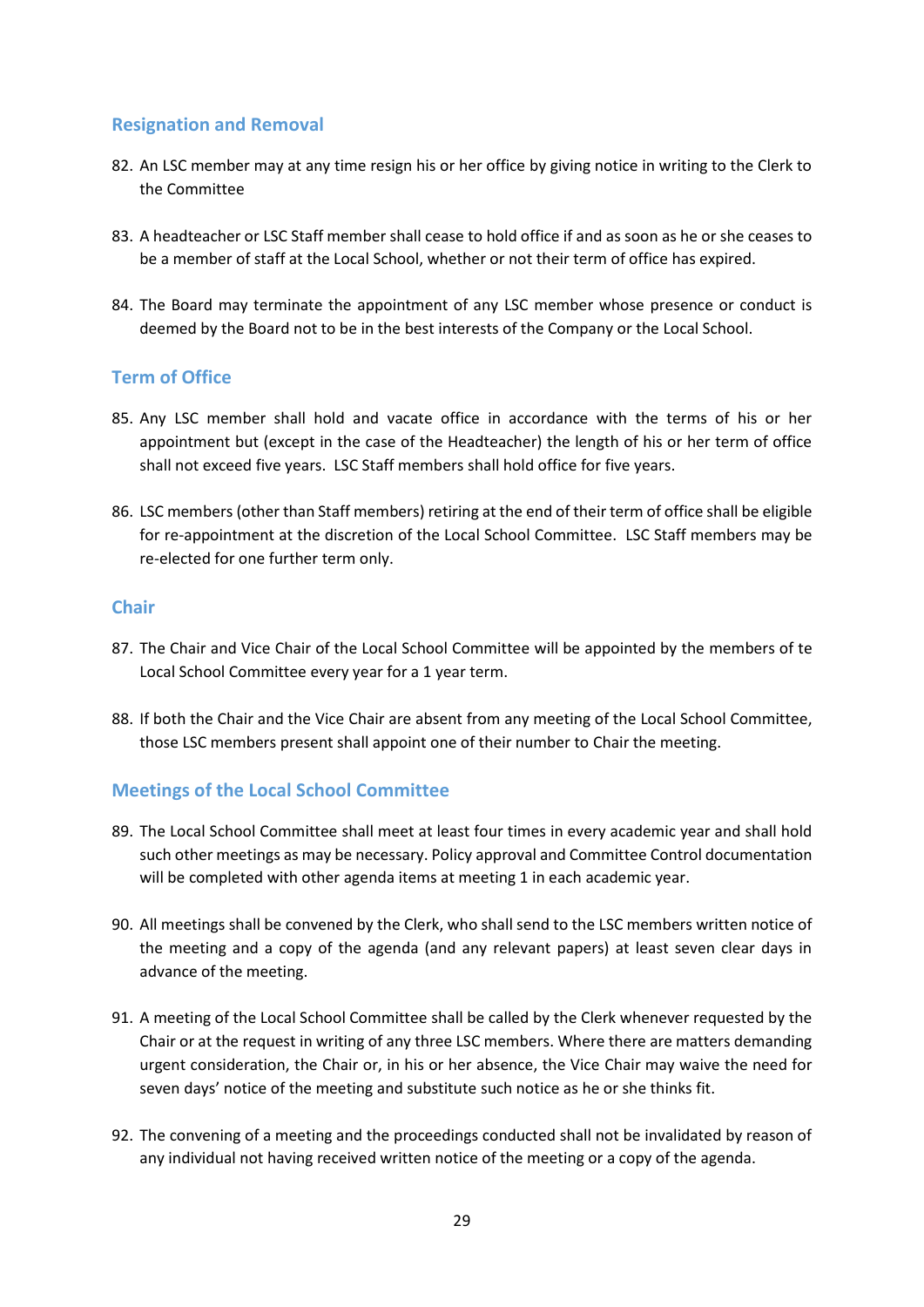93. Any Director/Trustee may attend any meeting of the Local School Committee and may, with the approval of the Chair of the meeting, speak and vote on any issue raised in the agenda or papers of the meeting or any issue raised at the meeting.

### <span id="page-29-0"></span>**Quorum**

- 94. Meetings of the Local School Committee shall be quorate if three of its members are present.
- 95. If the number of LSC members assembled for a meeting of the Local School Committee does not constitute a quorum the meeting shall not be held or will continue as a discussion forum with no decision making authority.
- 96. If for lack of a quorum a meeting cannot be held or, as the case may be, cannot continue, the Chair shall, if he or she thinks fit, determine the time and date at which a further meeting shall be held and shall direct the Clerk to convene the meeting accordingly.

### <span id="page-29-1"></span>**Proceedings of Meetings**

- 97. Every question to be decided at a meeting of the Local School Committee shall be determined by a majority of the votes of the LSC members present and voting on the question. Every LSC member shall have one vote. Where there is an equal division of votes the Chair of the meeting shall have a second or casting vote. An LSC member may not vote by proxy.
- 98. No resolution of the LSC may be rescinded or varied at a subsequent meeting unless consideration of the rescission or variation is a specific item of business on the agenda for that meeting.
- 99. Any LSC member who is also an employee of the Company or an LSC Staff member shall withdraw from that part of any meeting of the Local School Committee at which any recommendation to the Board as to his or her remuneration, conditions of service, promotion, conduct, suspension, dismissal or retirement are to be considered.
- 100. A resolution in writing, signed by all the LSC members, shall be valid and effective as if it had been passed at a meeting of the Local School Committee duly convened and held. Such a resolution may consist of several documents in the same form, each signed by one or more of the LSC members.
- 101. Any LSC member shall be able to participate in meetings of the Local School Committee by telephone or video conference provided that he or she has given reasonable notice to the Clerk and that the Committee has access to the appropriate equipment.

### <span id="page-29-2"></span>**Minutes and Publication**

102. Minutes will be taken of every Local School Committee meeting.